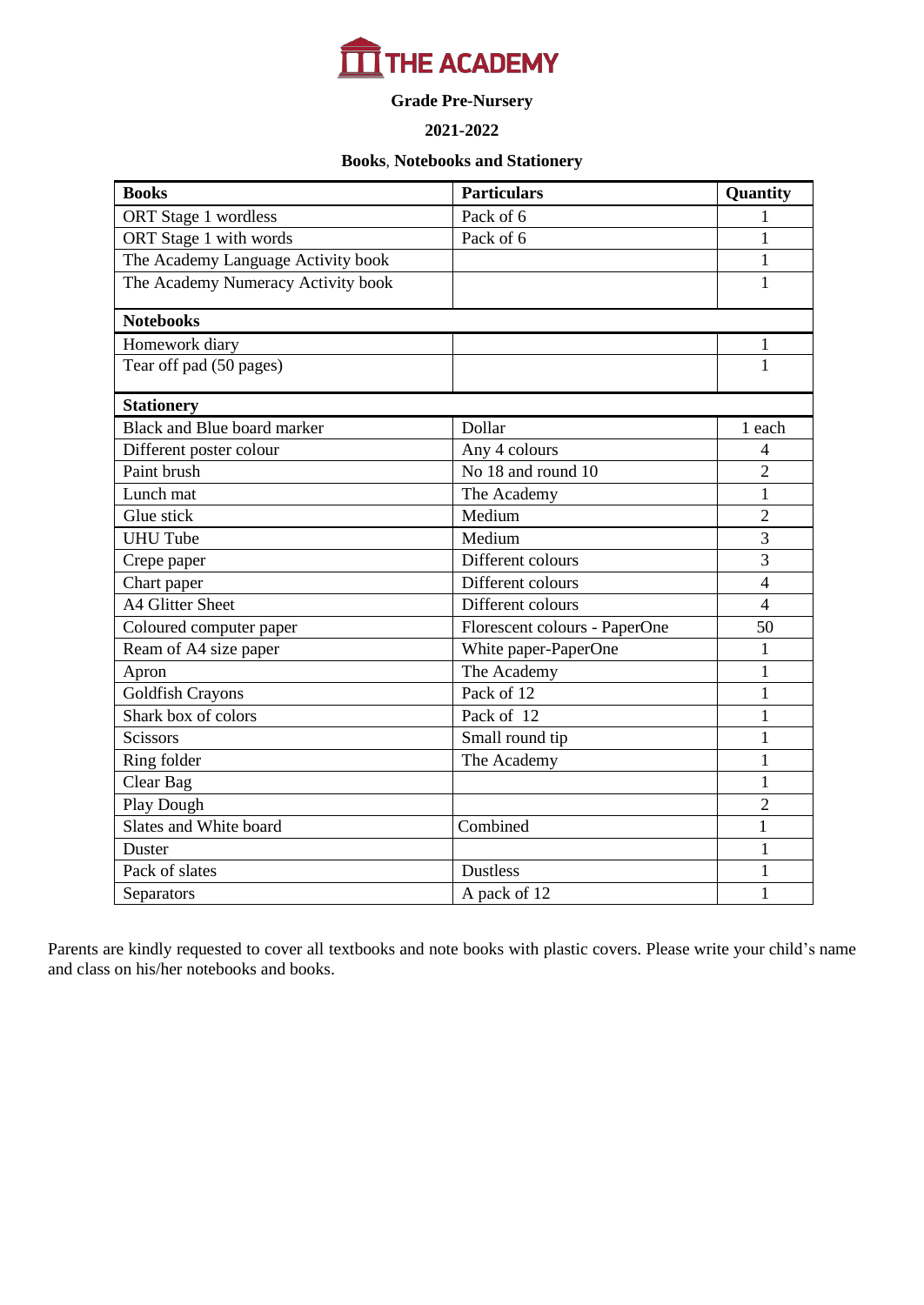

**Grade Nursery**

#### **2021-2022**

#### **Books, Notebooks and Stationery**

| <b>Books</b>                               | <b>Particulars</b>             | Quantity                 | Pages |
|--------------------------------------------|--------------------------------|--------------------------|-------|
| ORT Stage 2                                | Pack of 6                      |                          |       |
| <b>ORT</b> Stage 3                         | Pack of 6                      |                          |       |
| The Academy Language Activity book         |                                |                          |       |
| The Academy Numeracy Activity book         |                                |                          |       |
| Parhaye or sikhaye- Asaan Urdu Qaida- Awal | <b>Oxford University Press</b> | $\mathbf{1}$             |       |
| Urdu Guldasta Gulab                        | <b>Oxford University Press</b> | 1                        |       |
| Ye aur who                                 | <b>Book Group</b>              | $\mathbf{1}$             |       |
| Suraj Mukhi                                | <b>Book Group</b>              | $\mathbf{1}$             |       |
| Noon ka nuqta                              | <b>Book Group</b>              | $\overline{1}$           |       |
|                                            |                                |                          |       |
| <b>Notebooks</b>                           |                                |                          |       |
| Homework diary                             | The Academy                    | 1                        |       |
| <b>Printed Urdu Notebook</b>               | The Academy                    |                          |       |
| Tear off pad (100 pages)                   | The Academy                    |                          | 100   |
| Four Lined Interleaf Broad                 | The Academy                    | $\mathbf{1}$             | 100   |
| Medium Square Interleaf                    | The Academy                    | 1                        | 100   |
| <b>Stationery</b>                          |                                |                          |       |
| <b>Lead Pencils</b>                        | Box of 12-Dux                  | 1                        |       |
| <b>Colour Pencils</b>                      | Box of 12                      | $\overline{2}$           |       |
| <b>Black and Blue board marker</b>         | Dollar                         | 1 each                   |       |
| Poster colour                              | Any 4 colours                  | 4                        |       |
| Paint brush                                | No 18 and round 10             | $\overline{2}$           |       |
| Lunch mat                                  | The Academy                    |                          |       |
| Glue stick                                 | Medium                         | $\overline{2}$           |       |
| <b>UHU</b> Tube                            | Medium                         | 3                        |       |
| Crepe paper                                | Different colours              | 5                        |       |
| Chart paper                                | Different colours              | $\overline{\mathcal{L}}$ |       |
| White chart paper                          | White color                    | $\overline{2}$           |       |
| <b>A4 Glitter Sheet</b>                    | Different colours              | $\overline{2}$           |       |
| Coloured computer paper                    | Florescent colours - PaperOne  | $\overline{50}$          |       |
| Ream of A4 size paper                      | White paper-PaperOne           |                          |       |
| Apron                                      | The Academy                    | $\mathbf{1}$             |       |
| Scissors                                   | Small round tip                |                          |       |
| Erasers                                    | <b>Shark</b>                   | $\overline{2}$           |       |
| Sharpener                                  | Dux                            | $\overline{2}$           |       |
| Ring folder                                | The Academy                    |                          |       |
| Clear Bag                                  |                                | 1                        |       |
| <b>Play Dough</b>                          |                                | $\overline{2}$           |       |
| Slates and White board                     | Combined                       | $\mathbf{1}$             |       |
| Duster                                     |                                | $\mathbf{1}$             |       |
| Pack of slates                             | Dustless                       | $\mathbf{1}$             |       |
| Library bag                                | The Academy                    | 1                        |       |
| <b>Separators</b>                          | A pack of 12                   | $\mathbf{1}$             |       |

Parents are kindly requested to cover all textbooks and note books with plastic covers. Please write your child's name and class on his/her notebooks and books.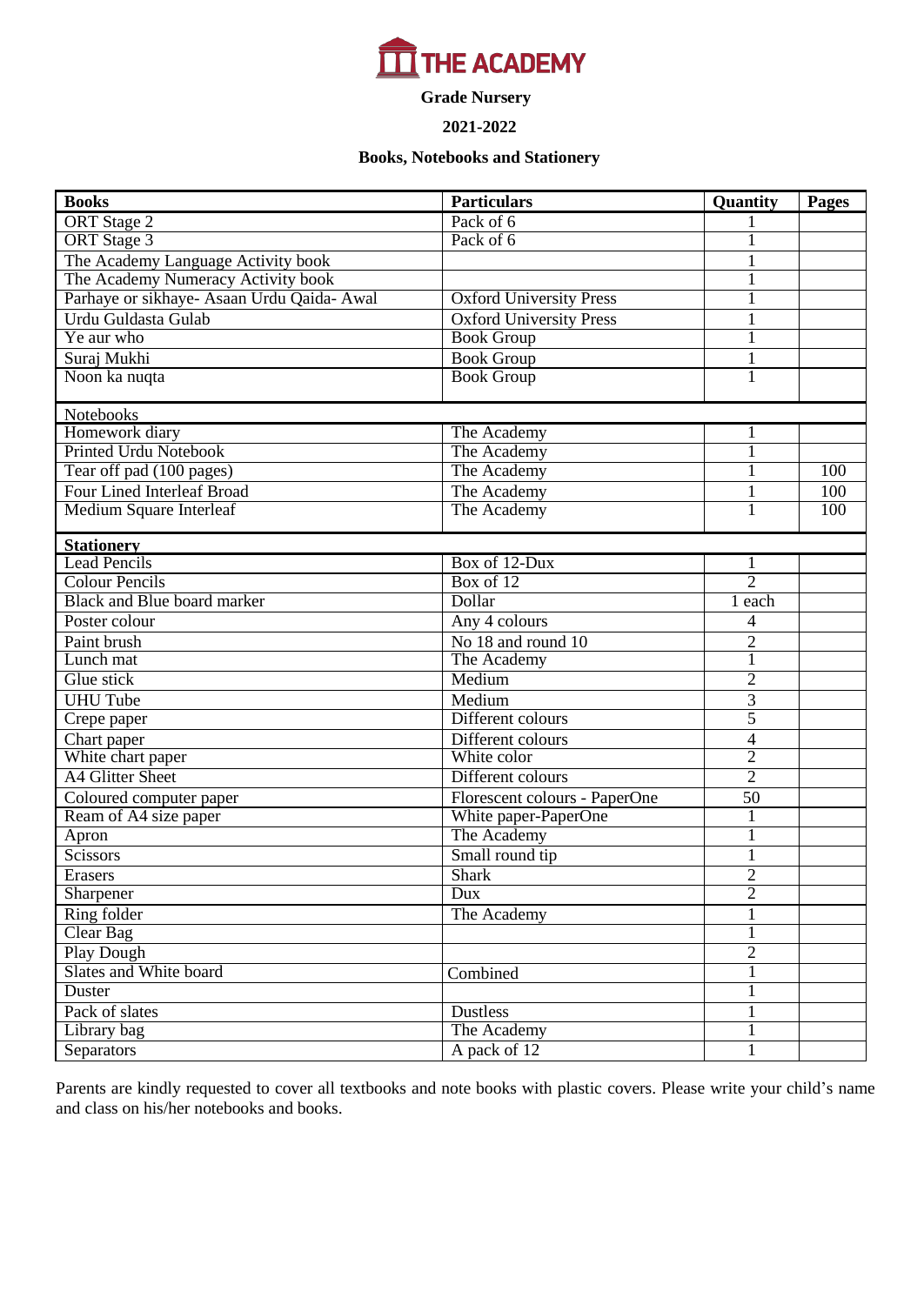# $\boxed{\blacksquare}$  THE ACADEMY

# **Grade Kindergarten**

#### **2021-2022**

#### **Books, Notebooks and Stationery**

| <b>Books</b>                                        | <b>Particulars</b>             | <b>Quantity</b> Pages |     |
|-----------------------------------------------------|--------------------------------|-----------------------|-----|
| <b>ORT</b> Stage 4                                  | Pack of 6                      |                       |     |
| <b>ORT</b> Stage 5                                  | Pack of 6                      |                       |     |
| The Academy Language Activity book                  |                                |                       |     |
| The Academy Numeracy Activity book                  |                                |                       |     |
| Parhaye or sikhaye- Asaan Urdu Qaida- Doum          | <b>Oxford University Press</b> | $\mathbf{1}$          |     |
| Urdu Chambeli                                       | <b>Oxford University Press</b> | $\mathbf{1}$          |     |
| Humara Ghar                                         | <b>Book Group</b>              | $\mathbf{1}$          |     |
| <b>Bondon k Qisse</b>                               | <b>Book Group</b>              | 1                     |     |
| Lal Chatri                                          | <b>Book Group</b>              | $\mathbf{1}$          |     |
| Nadir ka dost                                       | <b>Book Group</b>              | $\mathbf{1}$          |     |
|                                                     |                                |                       |     |
| Notebooks                                           |                                |                       |     |
| Homework diary                                      | The Academy                    | 1                     | 200 |
| Tear off pad (100 pages)                            | The Academy                    | $\mathbf{1}$          |     |
| Four Lined Interleaf Broad English                  | The Academy                    | $\overline{2}$        | 100 |
| <b>Printed Urdu Notebook</b>                        | The Academy                    | $\mathbf{1}$          |     |
| Broad Square Interleaf Math (1 <sup>St</sup> term)  | The Academy                    | $\mathbf{1}$          | 80  |
| Medium Square Interleaf Math (2 <sup>nd</sup> term) | The Academy                    |                       | 80  |
| Half interleaf Four Lined G.K                       | The Academy                    | 1                     | 100 |
| Stationery                                          |                                |                       |     |
| <b>Lead Pencils</b>                                 | Box of 12-Dux                  | $\frac{2}{2}$         |     |
| <b>Color Pencils</b>                                | Box of 12                      |                       |     |
| <b>Black and Blue board marker</b>                  | Dollar                         | 1 each                |     |
| Different Poster color                              | Any 4 colours                  | 4                     |     |
| Paint brush                                         | No 18 and round 10             | 1 each                |     |
| Lunch mat                                           | The Academy                    | 1                     |     |
| Glue stick                                          | Medium                         | $\overline{2}$        |     |
| <b>UHU Tube</b>                                     | Medium                         | $\overline{4}$        |     |
| Crepe paper                                         | Different colors               | 3                     |     |
| Chart paper                                         | Different colors               | $\overline{4}$        |     |
| White Chart paper                                   | Different colors               | $\overline{2}$        |     |
| <b>A4 Glitter Sheet</b>                             | Different colors               | $\overline{6}$        |     |
| Coloured computer paper                             | Florescent colors              | $\overline{50}$       |     |
| Ream of A4 size paper                               | White paper-Paper<br>One brand | 1                     |     |
| Apron                                               | The Academy                    | 1                     |     |
| Scissors                                            | Small round tip                | 1                     |     |
| Erasers                                             | <b>Shark</b>                   | 6                     |     |
| Sharpener                                           | Dux                            | $\overline{2}$        |     |
| Ring folder                                         | The Academy                    | 1                     |     |
| Clear Bag                                           |                                | $\mathbf{1}$          |     |
| <b>Play Dough</b>                                   |                                | 1                     |     |
| Slates and White board                              | Combined                       | 1                     |     |
| Duster                                              |                                | 1                     |     |
| Pack of slates                                      | <b>Dustless</b>                | $\mathbf{1}$          |     |
| Library bag                                         | The Academy                    |                       |     |
| Separators                                          | A pack of 12                   | 1                     |     |

Parents are kindly requested to cover all textbooks and note books with plastic covers. Please write your child's name and class on his/her notebooks and books.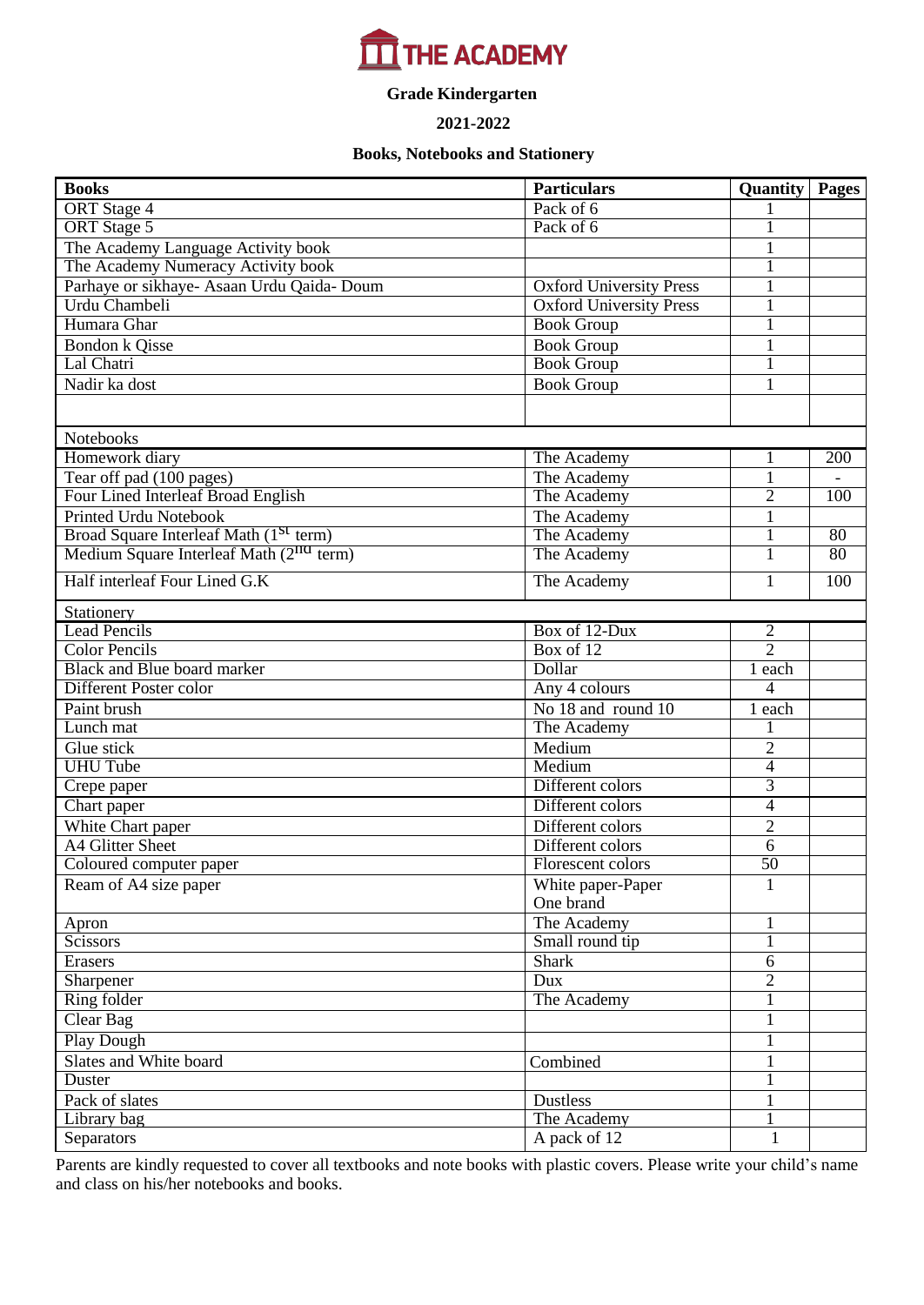

# **Grade 1**

| <b>English Language</b>                                                                                                              | <b>Author</b>               | <b>Publisher</b>                  |
|--------------------------------------------------------------------------------------------------------------------------------------|-----------------------------|-----------------------------------|
| Cambridge Primary English<br>Learner's book                                                                                          |                             | <b>Cambridge University Press</b> |
| <b>Oxford Junior Dictionary</b>                                                                                                      |                             |                                   |
| <b>English Literature</b>                                                                                                            |                             |                                   |
| Oxford Reading Tree Stage 6                                                                                                          |                             | <b>OUP</b>                        |
| And Stage 7                                                                                                                          |                             |                                   |
| <b>Science</b>                                                                                                                       |                             |                                   |
| <b>Cambridge Primary Science</b><br>Learner's book<br><b>Cambridge Primary Science</b><br>Activity book                              | Jon Board and Alan<br>Cross | <b>Cambridge University Press</b> |
| <b>Social Studies</b>                                                                                                                |                             |                                   |
| New Oxford Social Studies for<br>Pakistan-Fourth Edition                                                                             | Nicholas Horsburgh          | <b>OUP</b>                        |
| <b>Mathematics</b>                                                                                                                   |                             |                                   |
| New Syllabus Primary<br>Mathematics workbook 1A<br>$2nd$ Edition<br>New Syllabus Primary<br>Mathematics workbook 1B<br>$2nd$ Edition |                             | <b>OUP</b>                        |
| <b>Urdu</b>                                                                                                                          |                             |                                   |
| Karwan-e-Urdu                                                                                                                        |                             | Paramount                         |
| Islamiyat                                                                                                                            |                             |                                   |
| Islamic Studies for Grade 1<br>(Revised edition)                                                                                     | Neelma Kanwal               | <b>Bookmark</b>                   |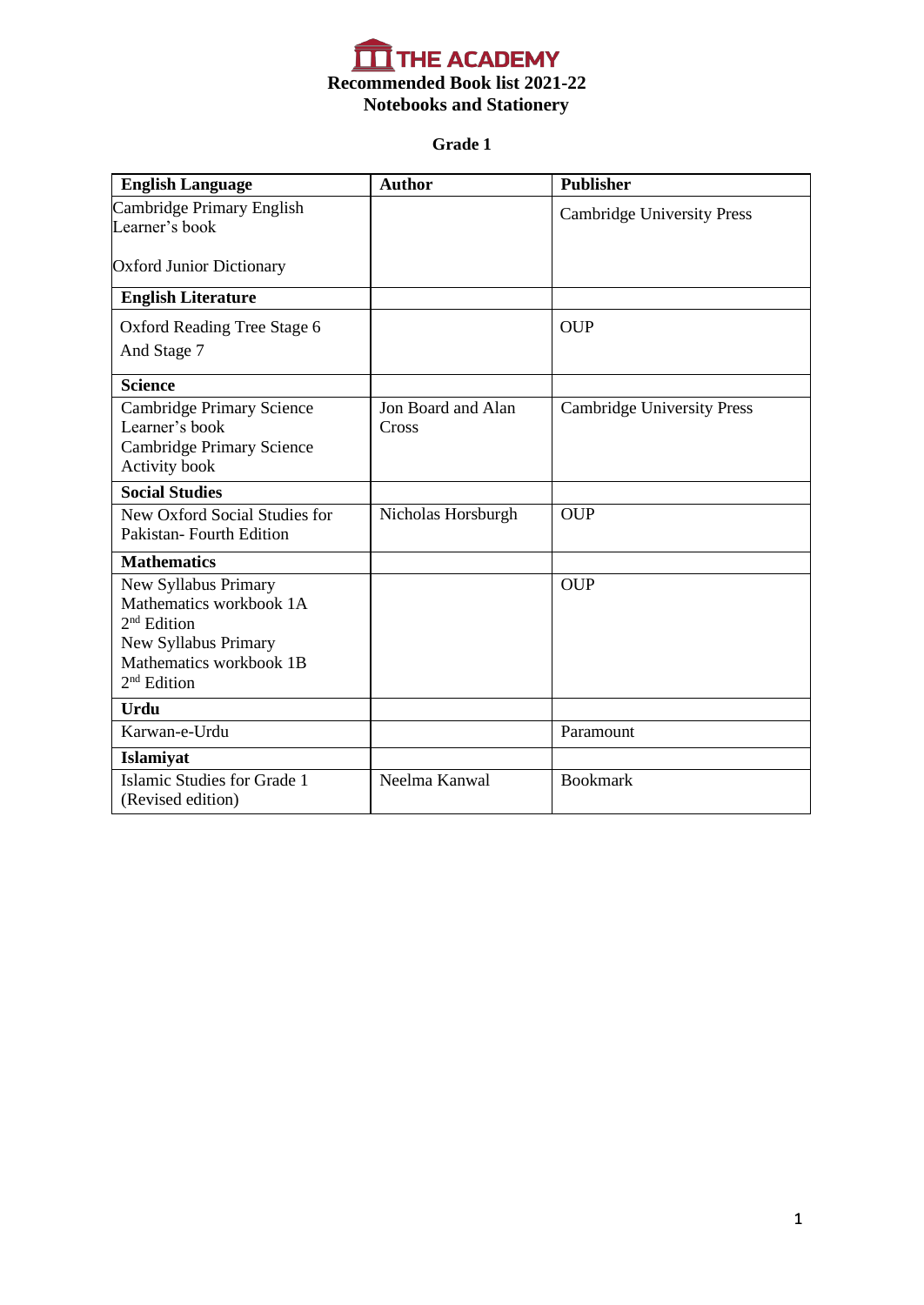

#### **Grade I**

| Subject/Item                                        | <b>Particulars</b>                              | <b>Pages</b> | Quantity       |
|-----------------------------------------------------|-------------------------------------------------|--------------|----------------|
| <b>English</b>                                      | Four-lined with left hand margin                | 100          | $\mathbf{1}$   |
| <b>Creative Writing</b>                             | Four-lined with left hand margin                | 60           | $\mathbf{1}$   |
| Urdu                                                | Broad single lined with right hand<br>margin    | 120          | 1              |
| <b>Mathematics</b>                                  | Medium Square with left hand<br>margin          | 120          | $\mathbf{1}$   |
| <b>Social Studies</b>                               | Four-lined with left hand margin<br>(Interleaf) | 80           | 1              |
| <b>Science</b>                                      | Four-lined with left hand margin<br>(Interleaf) | 80           | $\mathbf{1}$   |
| <b>Homework Diary</b>                               |                                                 | 240          | 1              |
| Thin Plastic book file with<br>button & school logo | A 4 size for Worksheets                         |              | 1              |
| <b>Student's file</b><br>(Ring Folder with logo)    | Folder for Test Papers                          |              | 1              |
| <b>Sketch book</b>                                  | A3 Size                                         |              | $\mathbf{1}$   |
| <b>Drawing Pad</b>                                  | 36 sheets                                       |              | $\mathbf{1}$   |
| <b>Pencil Colours</b>                               | Shark/Deer (Pack of 24)                         |              | 1              |
| <b>Crayons</b>                                      | Shark/Deer (Pack of 12)                         |              | $\mathbf{1}$   |
| <b>Blue color pencils</b>                           |                                                 |              | 5              |
| <b>Chart Papers</b>                                 | 2 white and 4 different bright<br>colours       |              | 6              |
| <b>Computer Sheets</b>                              | Different colours                               |              | $10\,$         |
| <b>Gluc Stick</b>                                   | <b>Big</b>                                      |              | $\mathbf{1}$   |
| <b>UHU</b> tube                                     | Large                                           |              | $\mathbf{1}$   |
| <b>Glitter Sheets</b>                               | Different colours                               |              | $\overline{3}$ |
| <b>Scissors</b>                                     | Small Round Tip                                 |              | $\mathbf{1}$   |
| <b>Apron</b>                                        |                                                 |              | $\mathbf{1}$   |
| <b>Separators</b>                                   | A pack of 12                                    |              | $\mathbf{1}$   |

Parents are kindly requested to cover all textbooks and note books with plastic covers. Please write your child's name and class on his/her notebooks and books.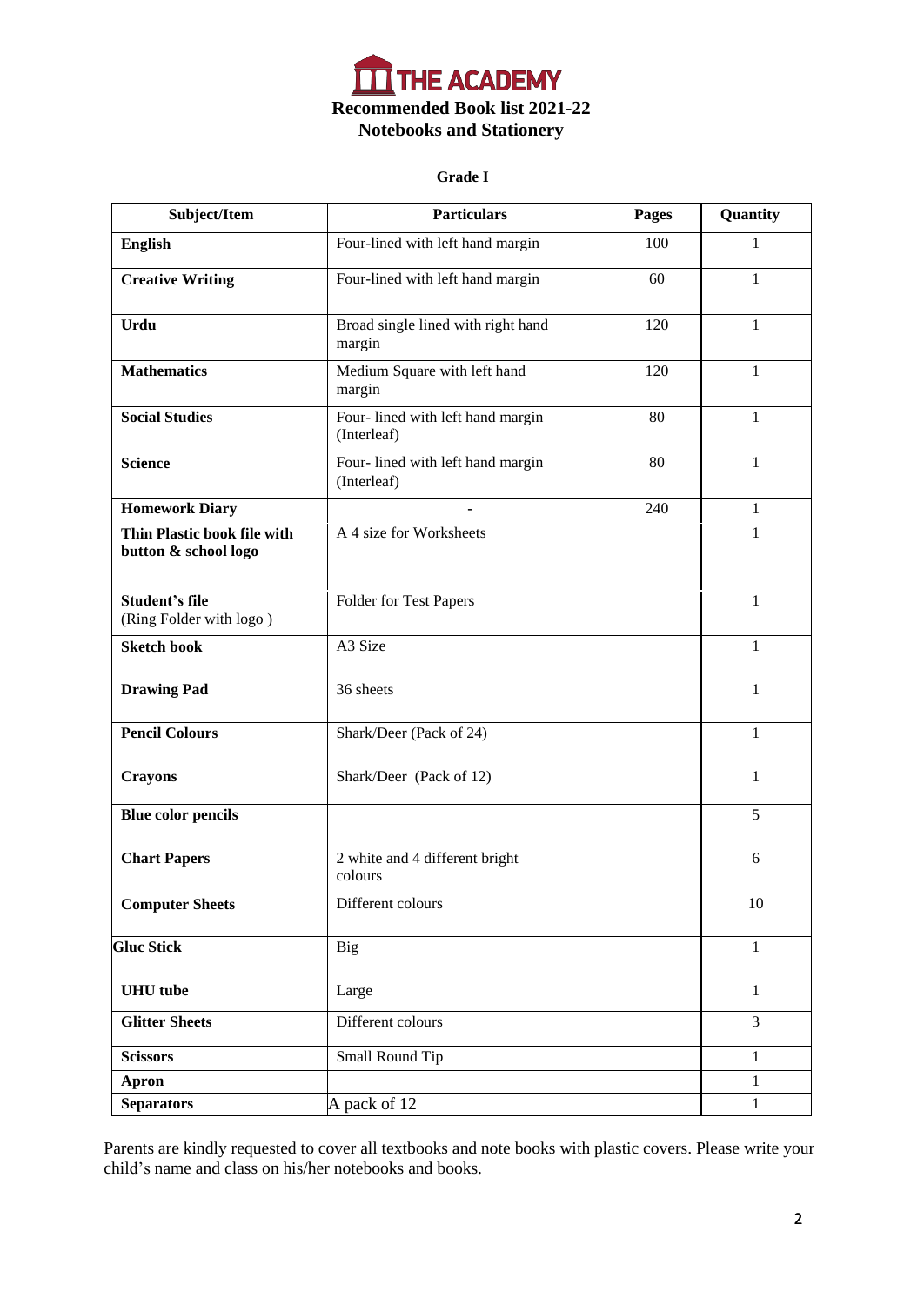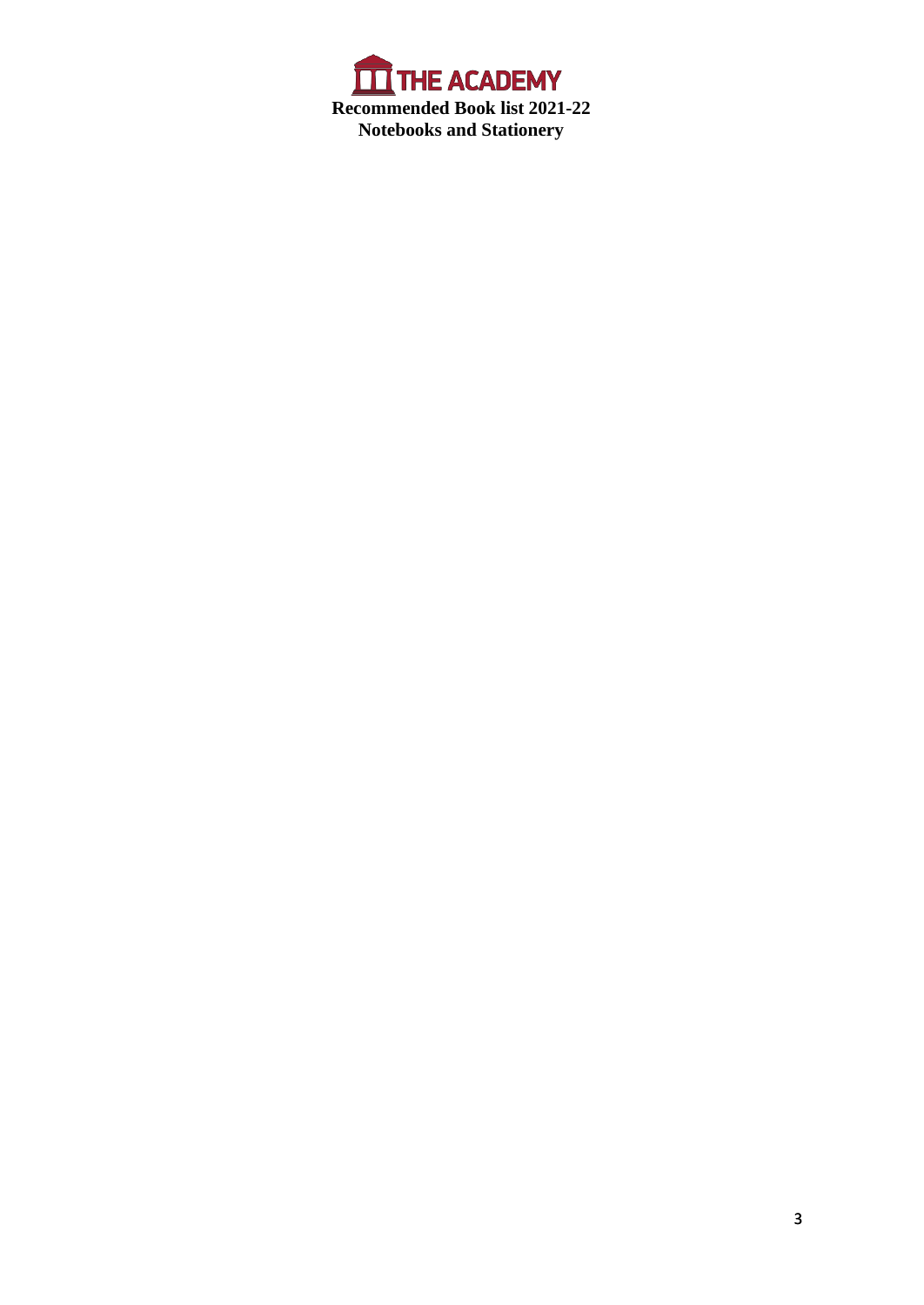

 **Grade II**

| <b>English Language</b>                           | <b>Author</b>                   | <b>Publisher</b>     |
|---------------------------------------------------|---------------------------------|----------------------|
| Cambridge Primary English                         |                                 | Cambridge University |
| Learner's Book                                    |                                 | Press                |
| The Oxford Junior Dictionary                      |                                 | <b>OUP</b>           |
| (Continued from grade I)                          |                                 |                      |
| <b>English Literature</b>                         |                                 |                      |
| <b>Oxford Reading Tree Stage 8</b><br>And Stage 9 |                                 | <b>OUP</b>           |
| <b>Science</b>                                    |                                 |                      |
| <b>Cambridge Primary Science</b>                  | <b>Jon Board and Alan Cross</b> | Cambridge University |
| Learner's book                                    |                                 | Press                |
|                                                   |                                 |                      |
| Cambridge Primary Science                         |                                 |                      |
| <b>Activity book</b><br><b>Social Studies</b>     |                                 |                      |
| New Oxford Social Studies for                     |                                 |                      |
| Pakistan-Fourth Edition                           | Nicholas Horsburgh              | <b>OUP</b>           |
|                                                   |                                 |                      |
| <b>Mathematics</b>                                |                                 |                      |
| New Syllabus Primary                              |                                 | <b>OUP</b>           |
| Mathematics workbook 2A and 2B                    |                                 |                      |
| (2 <sup>nd</sup> Edition)                         |                                 |                      |
| <b>Urdu</b>                                       |                                 |                      |
| Karwan-e-Urdu                                     |                                 | Paramount            |
| <b>Islamiyat</b>                                  |                                 |                      |
| Islamic Studies for Grade 2                       | Neelma Kanwal                   | <b>Bookmark</b>      |
| (Revised Edition)                                 |                                 |                      |

Parents are kindly requested to cover all textbooks and note books with plastic covers. Please write your child's name and class on his/her notebooks and books.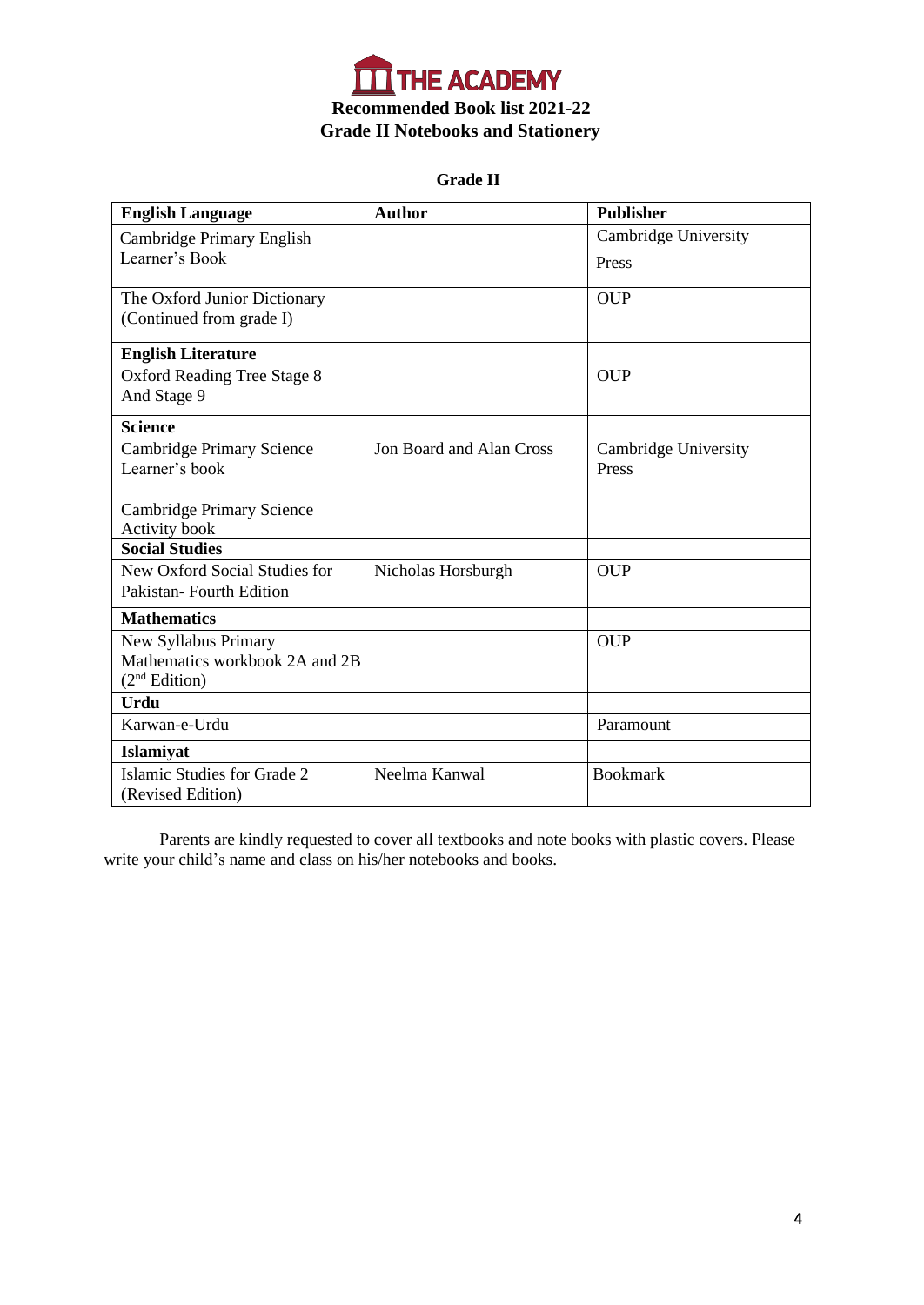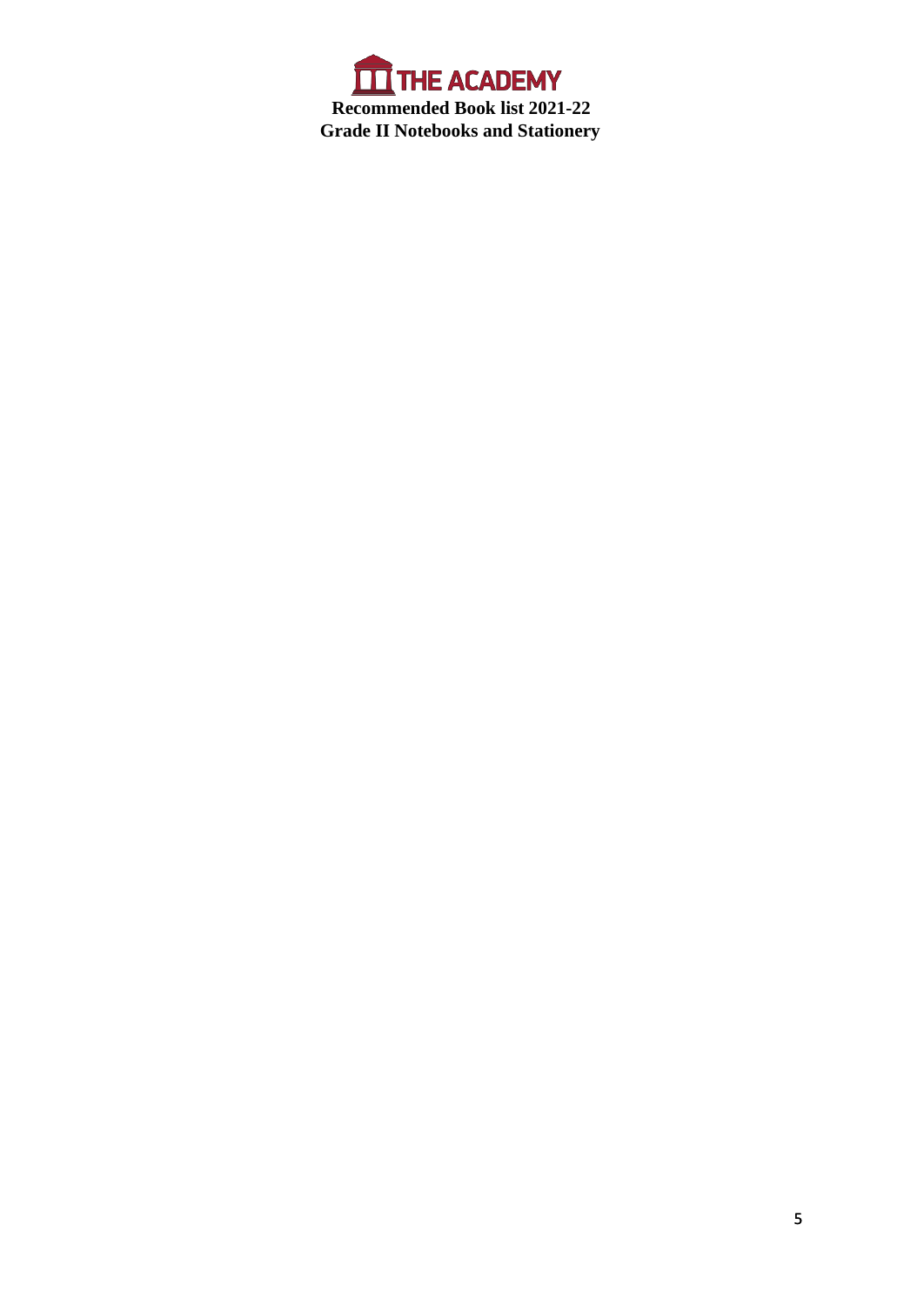

# **Notebooks and Stationery Recommended Book list 2021-22**

| Subject/Item                                              | <b>Particulars</b>                              | <b>Pages</b> | Quantity     |
|-----------------------------------------------------------|-------------------------------------------------|--------------|--------------|
| <b>English</b>                                            | Four-lined with left hand margin                | 100          | 1            |
| <b>Creative Writing</b>                                   | Four-lined with left hand margin<br>(Interleaf) | 60           | 1            |
| Urdu                                                      | Broad single lined with right hand<br>margin    | 120          | $\mathbf{1}$ |
| Islamiyat                                                 | Four-lined with left hand margin                | 80           | 1            |
| <b>Mathematics</b>                                        | Medium Square with left hand margin             | 120          | 1            |
| <b>Social Studies</b>                                     | Four-lined with left hand margin<br>(Interleaf) | 100          | 1            |
| <b>Science</b>                                            | Four-lined with left hand margin<br>(Interleaf) | 100          | 1            |
| Computer                                                  | Four-lined with left hand margin<br>(Interleaf) | 100          |              |
| <b>Homework Diary</b>                                     |                                                 | 240          | 1            |
| Thin Plastic file with<br><b>Button &amp; School Logo</b> | A4 size for Worksheets                          |              | 1            |
| <b>Student's file with Logo</b><br>(Ring Folder)          | Folder for Test Papers                          |              | 1            |
| <b>Sketch book</b>                                        | A3 Size                                         |              | 1            |
| <b>Drawing Pad</b>                                        | 36 sheets                                       |              | 1            |
| <b>Pencil Colours</b>                                     | Shark/Deer (Pack of 24)                         |              | 1            |
| <b>Blue Colour Pencils</b>                                | Picasso or Goldfish (can be<br>purchased loose) |              | 5            |
| <b>Chart Papers</b>                                       | 2 white and 4 bright colours                    |              | 6            |
| <b>Computer Sheets</b>                                    | Different colours                               |              | 1            |
| <b>Glue Stick</b>                                         | Big                                             |              | $\mathbf{1}$ |
| <b>UHU</b> tube                                           | Medium                                          |              | 1            |
| <b>Foamic Sheets</b>                                      | Different colours                               |              | 3            |
| <b>Scissors</b>                                           | Small Round Tip                                 |              | $\mathbf{1}$ |
| <b>Apron</b>                                              |                                                 |              | 1            |
| Library bag                                               |                                                 |              | 1            |
| Ream of A4 size paper                                     |                                                 |              | $\mathbf{1}$ |
| Separator                                                 | A pack of 12                                    |              | $\mathbf{1}$ |

Parents are kindly requested to cover all textbooks and note books with plastic covers. Please write your child's name and class on his/her notebooks and books.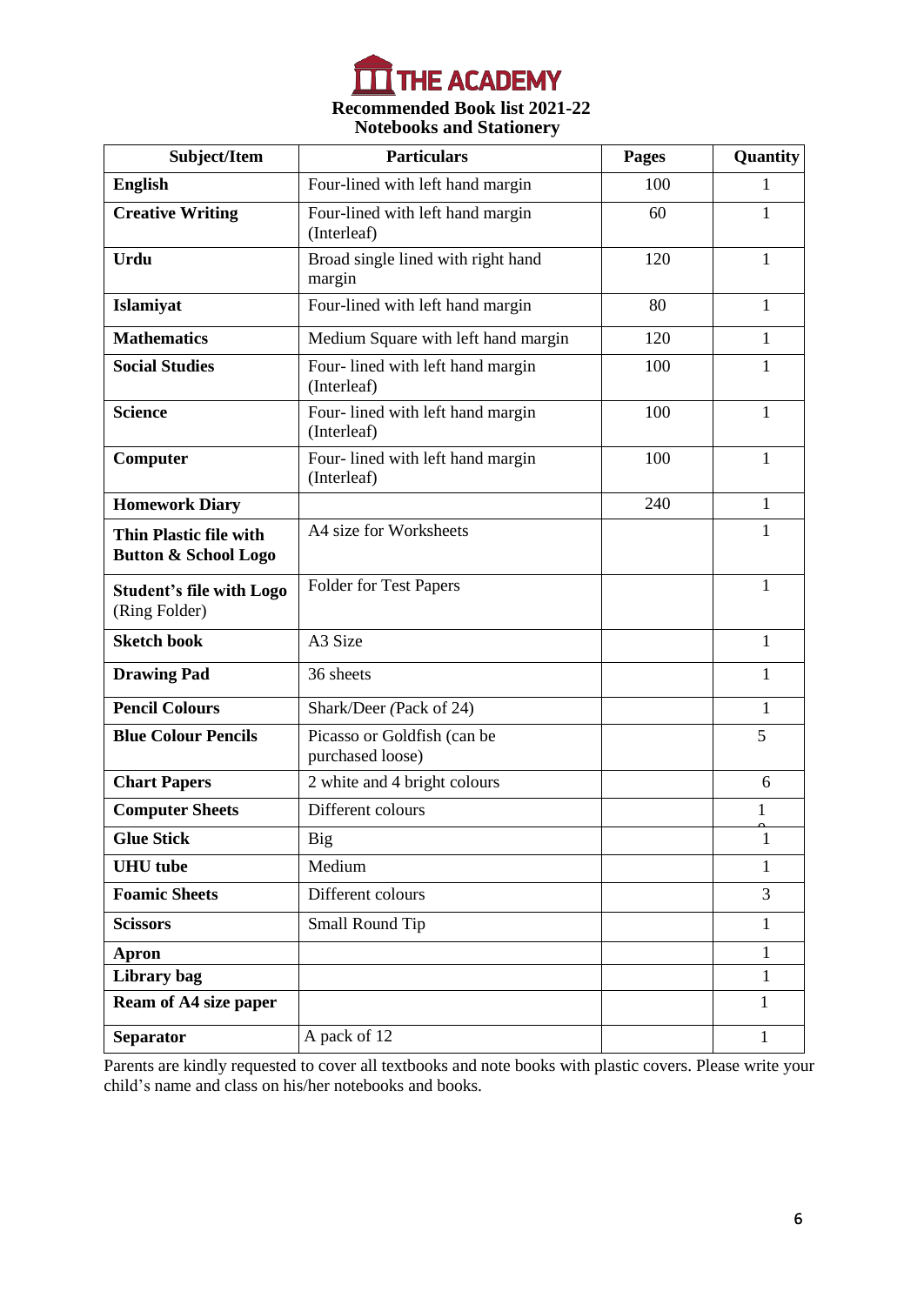

# **Grade III**

| <b>English Language</b>                                | <b>Author</b>            | <b>Publisher</b>                          |
|--------------------------------------------------------|--------------------------|-------------------------------------------|
| Cambridge Primary English Learner's                    |                          | Cambridge University                      |
| <b>Book</b>                                            |                          | Press                                     |
| Little Oxford English Dictionary                       |                          | <b>OUP</b>                                |
| and Thesaurus                                          |                          |                                           |
|                                                        |                          |                                           |
| <b>English Literature</b><br>Alice's Adventures In The |                          |                                           |
| Wonderland                                             |                          | <b>Oxford Progressive</b><br>Reader (OUP) |
| Heidi                                                  |                          | <b>Ladybird Classics</b>                  |
|                                                        |                          |                                           |
| <b>Science</b>                                         |                          |                                           |
| Cambridge Primary Science                              | Jon Board and Alan Cross | Cambridge University                      |
| Learner's book                                         |                          | Press                                     |
|                                                        |                          |                                           |
| Cambridge Primary Science                              |                          |                                           |
| Activity book<br><b>Social Studies</b>                 |                          |                                           |
| New Oxford Social Studies for                          | Nicholas Horsburgh       | <b>OUP</b>                                |
| <b>Pakistan-Fourth Edition</b>                         |                          |                                           |
|                                                        |                          |                                           |
| Oxford Atlas Project For Pakistan                      |                          | <b>OUP</b>                                |
| <b>Mathematics</b>                                     |                          |                                           |
| New Syllabus Primary                                   |                          | <b>OUP</b>                                |
| Mathematics workbook 3A and                            |                          |                                           |
| 3B (2 <sup>nd</sup> Edition)                           |                          |                                           |
| <b>Urdu</b>                                            |                          |                                           |
| Karwan-e-Urdu                                          |                          | Paramount                                 |
| <b>Islamiat</b>                                        |                          |                                           |
| Islamic Studies for Grade 3 (Revised                   | Neelma Kanwal            | <b>Bookmark</b>                           |
| edition)                                               |                          |                                           |
| <b>Sindhi</b>                                          |                          |                                           |
| Asaan Sindhi 1                                         | Abdul Karim Azad         | <b>Gaba Educational Books</b>             |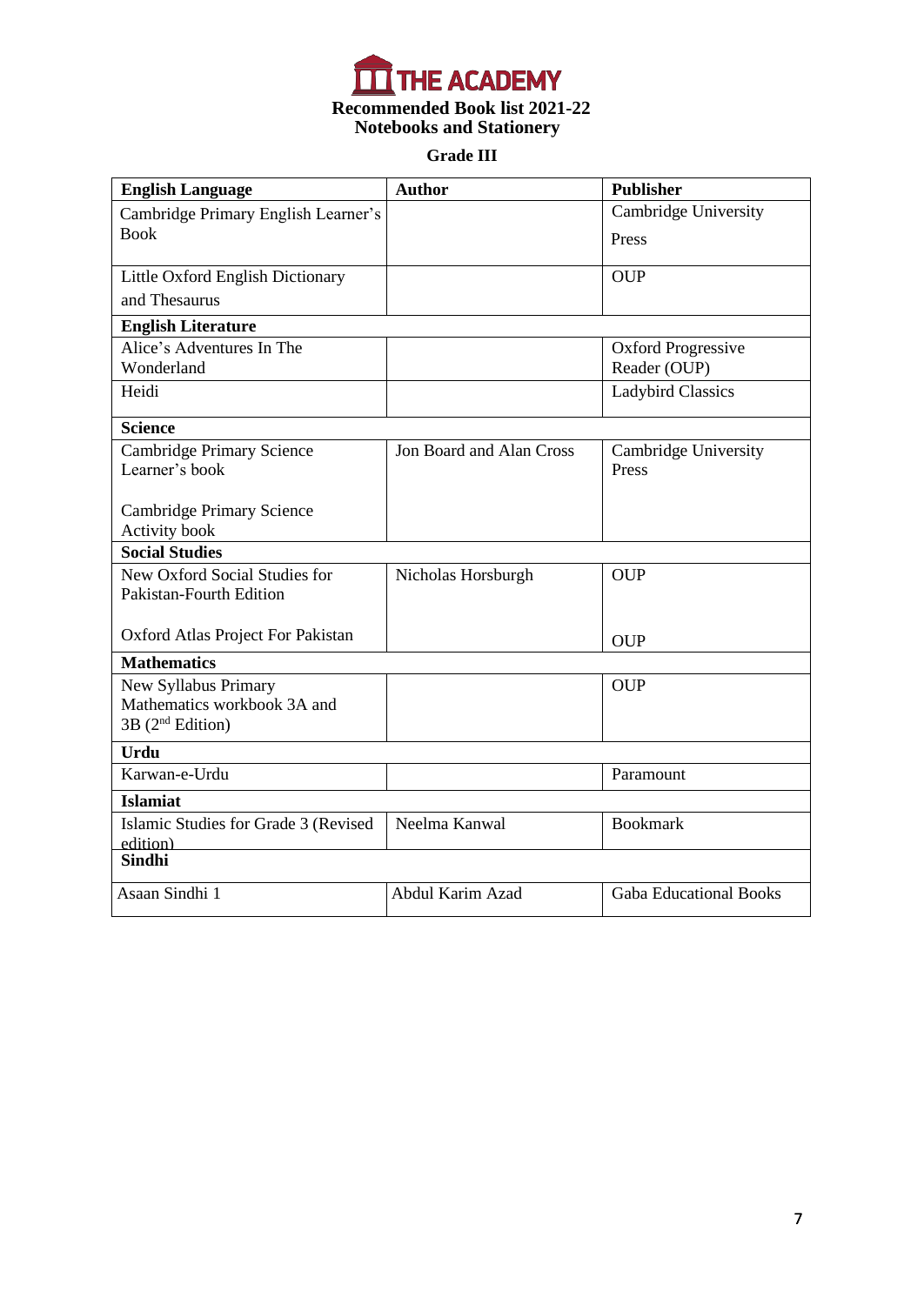

#### **Grade** III

| <b>Subject</b>                                   | <b>Particulars</b>                              | <b>Pages</b> | Qty          |
|--------------------------------------------------|-------------------------------------------------|--------------|--------------|
| <b>English</b>                                   | Four-lined with left hand margin                | 160          | $\mathbf{1}$ |
| <b>Urdu</b>                                      | Broad single lined with right hand<br>margin    | 160          | $\mathbf{1}$ |
| Islamiyat                                        | Four-lined with left hand margin                | 100          | 1            |
| <b>Mathematics</b>                               | Medium Square with left hand<br>margin          | 100          | $\mathbf{1}$ |
| <b>Science</b>                                   | Four-lined with left hand margin<br>(Interleaf) | 140          | 1            |
| <b>Social Studies</b>                            | Four-lined with left hand<br>margin(Interleaf)  | 140          | 1            |
| Computer                                         | Four-lined with left hand margin<br>(Interleaf) | 120          | 1            |
| <b>Homework Diary</b>                            |                                                 | 240          | 1            |
| Thin Plastic file with button<br>and school logo | A4 size for Worksheets                          |              | 1            |
| <b>Student's file with Logo</b><br>(Ring Folder) | Folder for Test Papers                          |              | $\mathbf{1}$ |
| <b>Sketch book</b>                               | A <sub>3</sub> Size                             |              | 1            |
| <b>Drawing Pad</b>                               | 36 sheets                                       |              | 1            |
| <b>Pencil Colors</b>                             | Shark/Deer (Pack of 24)                         |              | 1            |
| <b>Blue colour pencils</b>                       | Picasso or Goldfish (can be purchased<br>loose) |              | 6            |
| <b>Chart Papers</b>                              | 2 white and 4 different bright colours          |              | 6            |
| <b>Computer Sheets</b>                           | Different colours                               |              | 10           |
| <b>Glue Stick</b>                                | <b>Big</b>                                      |              | $\mathbf{1}$ |
| <b>UHU</b> tube                                  | Small                                           |              | 3            |
| <b>Foamic Sheets</b>                             | Different colours                               |              | 6            |
| <b>Scissors</b>                                  | Small Round Tip                                 |              | 1            |

# **Please Note:**

All textbooks and exercise books should be covered with plastic covers. Please write your child's name, class, section in block letters on his/her notebooks and books with a **permanent black marker.**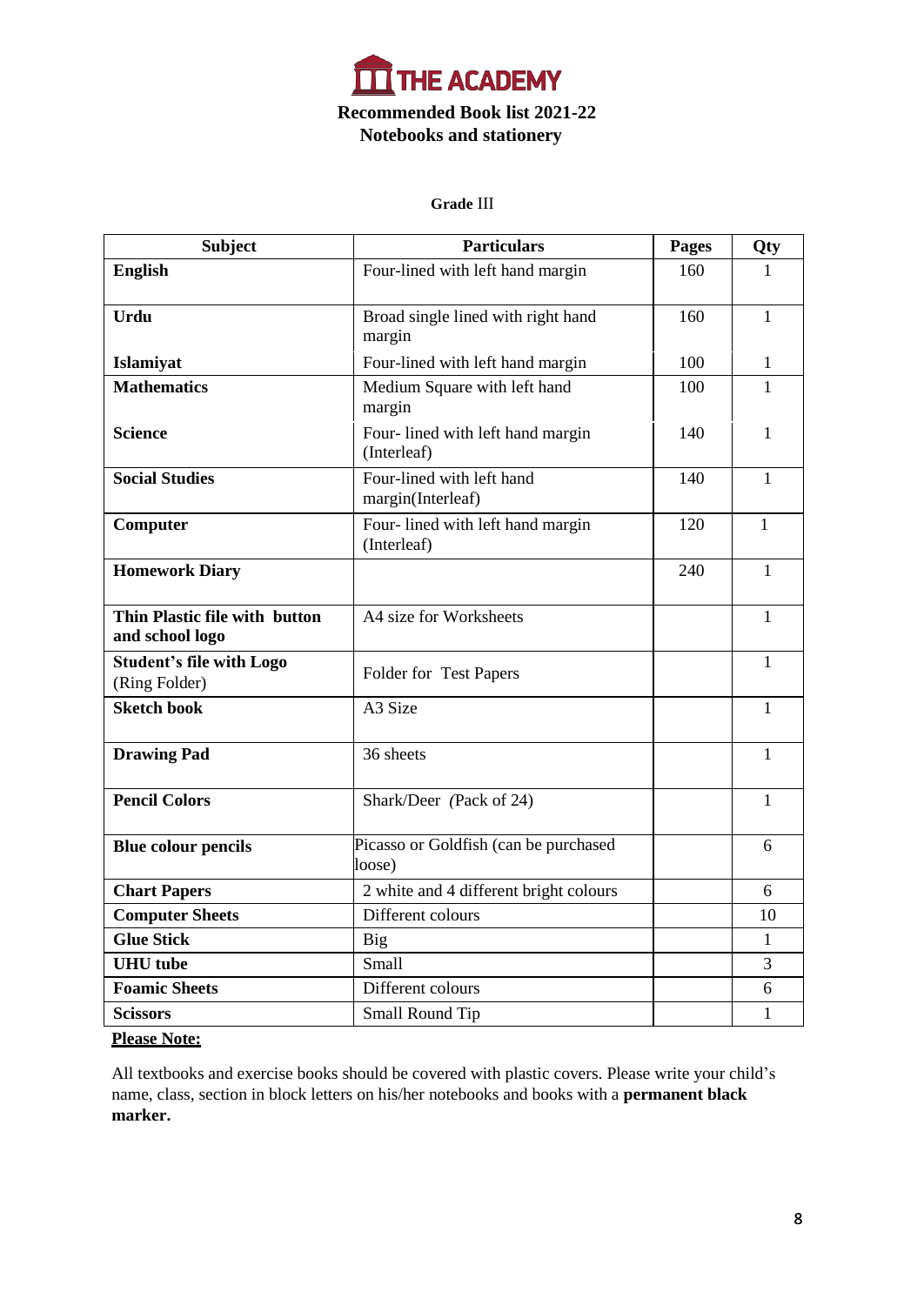

# **Notebooks and stationery Grade III Grade IV Recommended Book list 2021-22**

| <b>English Language</b>                            | <b>Author</b>            | <b>Publisher</b>              |
|----------------------------------------------------|--------------------------|-------------------------------|
| <b>Cambridge Primary English</b>                   |                          | <b>Cambridge University</b>   |
| Learner's Book                                     |                          | Press                         |
| Little Oxford English Dictionary                   |                          | <b>OUP</b>                    |
| and Thesaurus                                      |                          |                               |
| <b>English Literature</b>                          |                          |                               |
| James and the Giant Peach                          | Roald Dahl               | Paramount                     |
| <b>Science</b>                                     |                          |                               |
| <b>Cambridge Primary Science</b><br>Learner's book | Jon Board and Alan Cross | Cambridge University<br>Press |
| Cambridge Primary Science<br>Activity book         |                          |                               |
| <b>Social Studies</b>                              |                          |                               |
| <b>New Oxford Social Studies</b>                   | Nicholas Horsburgh       | <b>OUP</b>                    |
| for Pakistan (Fourth Edition)                      |                          |                               |
| Oxford Atlas Project For                           |                          | <b>OUP</b>                    |
| Pakistan (OUP)                                     |                          |                               |
| <b>Mathematics</b>                                 |                          |                               |
| New Syllabus Primary                               |                          | <b>OUP</b>                    |
| Mathematics $4A$ and $4B$ ( $2nd$ edition)         |                          |                               |
| <b>Urdu</b>                                        |                          |                               |
| Karwan-e-Urdu                                      |                          | Paramount                     |
| Feroz-ul-Lugaat                                    |                          |                               |
| Islamiyat                                          |                          |                               |
| Islamic Studies for Grade 4 (Revised               | Neelma Kanwal            | <b>Bookmark</b>               |
| Edition)                                           |                          |                               |
| Sindhi                                             |                          |                               |
| Asaan Sindhi 2 and workbook                        | Abdul Karim Azad         | <b>Gaba Educational Books</b> |
| Asaan Sindhi 3 and workbook                        |                          |                               |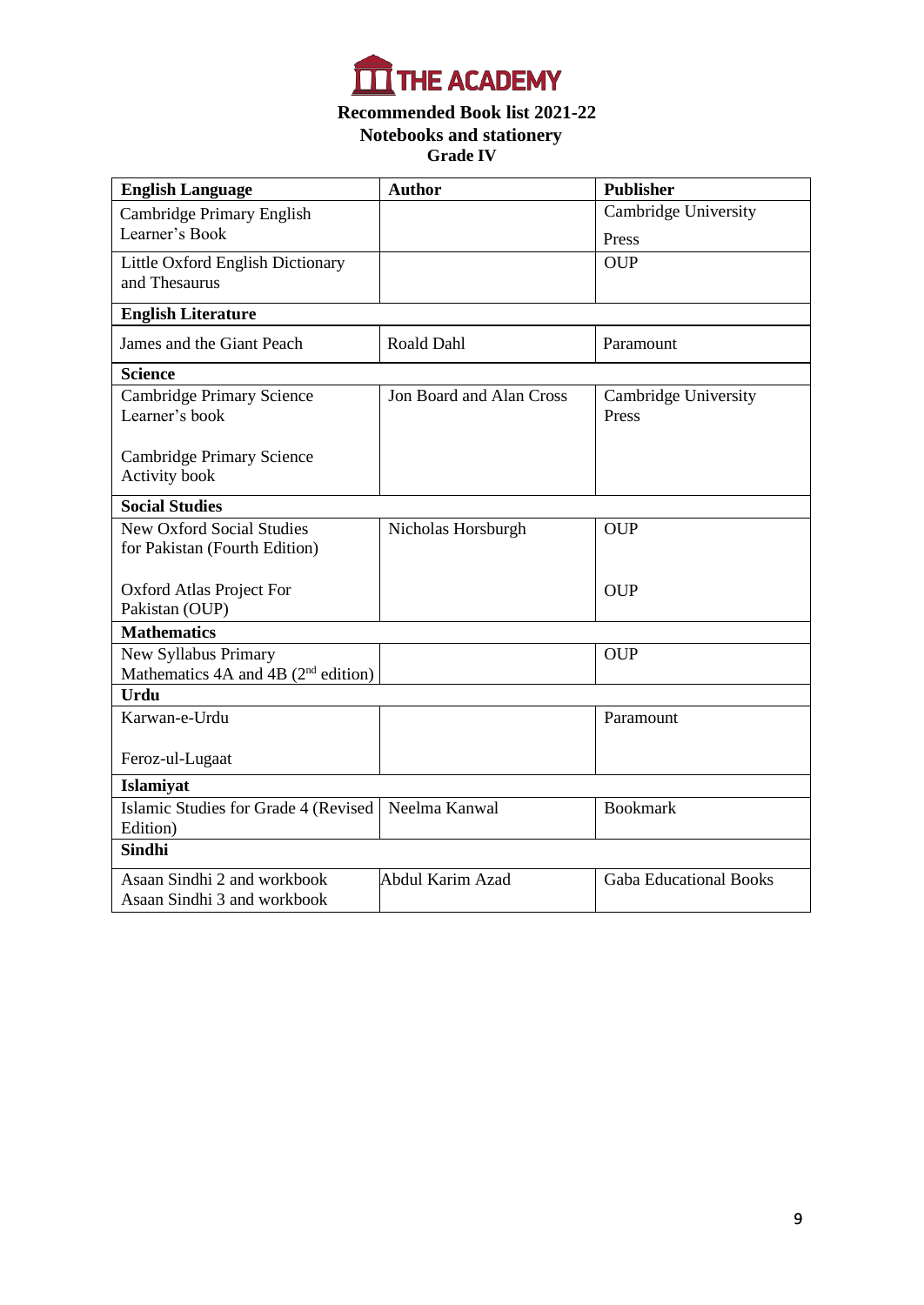

#### **Grade IV**

| <b>Subject</b>                          | <b>Particulars</b>                                  | <b>Pages</b> | Qty          |
|-----------------------------------------|-----------------------------------------------------|--------------|--------------|
| <b>English Language</b>                 | Single-lined with left hand margin                  | 160          | 1            |
| <b>English Literature</b>               | Single-lined with left hand margin                  | 160          | 1            |
| <b>Urdu</b>                             | Single lined with right hand margin                 | 160          | $\mathbf{1}$ |
| Islamiyat                               | Single-lined with left hand margin                  | 160          | 1            |
| <b>Mathematics</b>                      | Small Square with left hand margin                  | 140          | 1            |
| <b>Science</b>                          | Single - lined with left hand margin<br>(Interleaf) | 160          | 1            |
| <b>Social Studies</b>                   | Single-lined with left hand margin<br>(Interleaf)   | 160          | 1            |
| Computer                                | Single-lined with left hand margin                  | 120          | $\mathbf{1}$ |
| <b>Homework Diary</b>                   |                                                     | 240          | 1            |
| Thin Plastic file (with<br>school logo) | A4 size for Worksheets                              |              | $\mathbf{1}$ |
| <b>Student's file</b><br>(Ring Folder)  | Folders for Assessment Papers                       |              | $\mathbf{1}$ |
| <b>Sketch book</b>                      | A3 Size                                             |              | 1            |
| <b>Drawing Pad</b>                      | 36 sheets                                           |              | $\mathbf{1}$ |
| <b>Pencil Colours</b>                   | Shark/Deer (Pack of 24)                             |              | 1            |
| <b>Blue Colour Pencils</b>              | Picasso or Goldfish (can be purchased<br>loose)     |              | 6            |
| <b>Oil Pastel</b>                       | Any available option (Pack of 12)                   |              | $\mathbf{1}$ |
| <b>Glue stick</b>                       |                                                     |              | $\mathbf{1}$ |
| Thick chart paper                       | One colour (red/blue/yellow/green)                  |              | 1            |

# **Please Note:**

All textbooks and exercise books should be covered with plastic covers. Please write your child's name, class, section in block letters on his/her notebooks and books with a **permanent black marker.**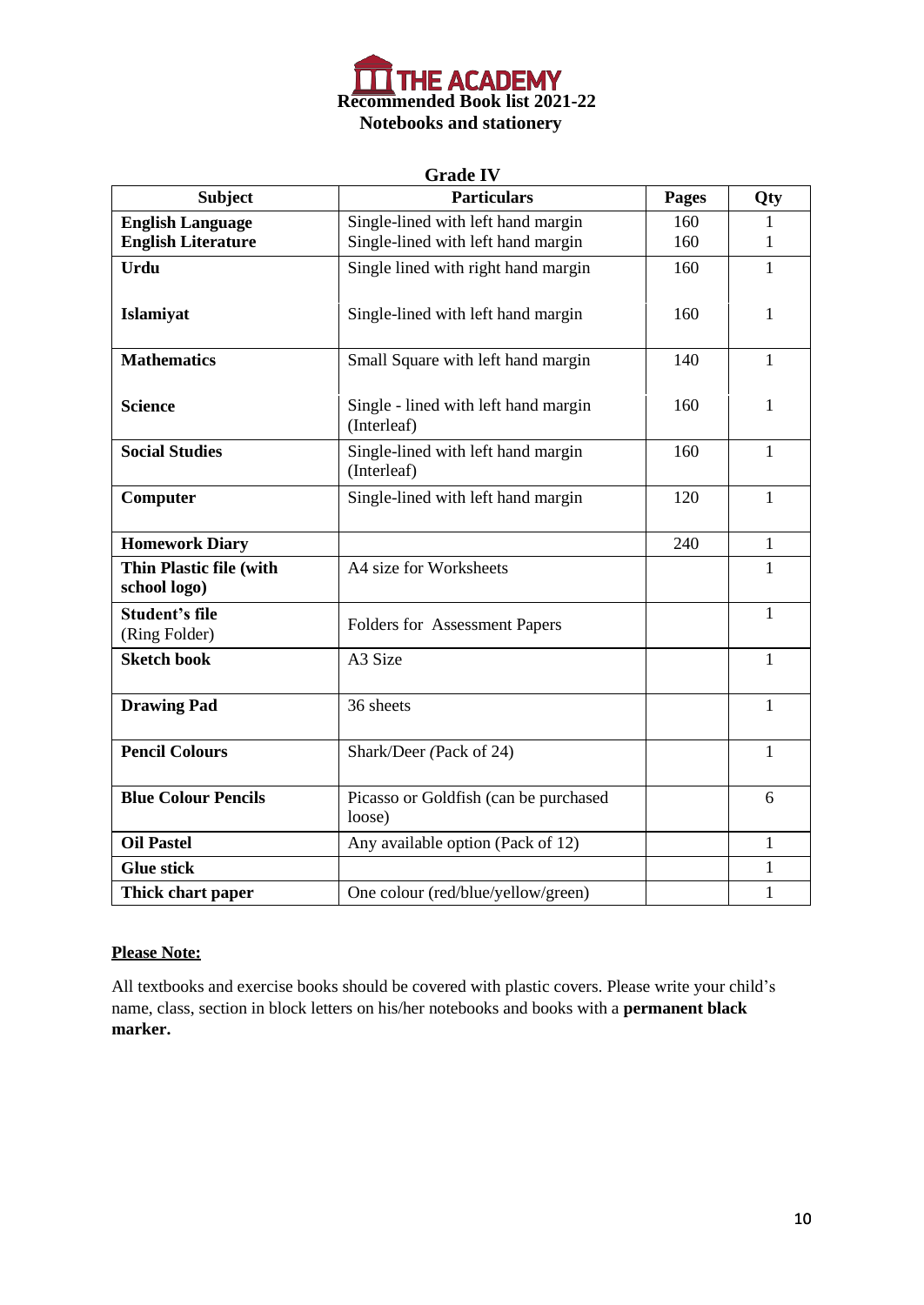

**Grade V**

| <b>English Language</b>                           | <b>Author</b>      | <b>Publisher</b>              |
|---------------------------------------------------|--------------------|-------------------------------|
| Cambridge Primary English Learner's               |                    | <b>Cambridge University</b>   |
| <b>Book</b>                                       |                    | <b>Press</b>                  |
| Little Oxford English Dictionary                  |                    | <b>OUP</b>                    |
| and Thesaurus                                     |                    |                               |
| <b>English Literature</b>                         |                    |                               |
| Matilda                                           | Roald Dahl         | <b>Bounty Books</b>           |
| <b>Science</b>                                    |                    |                               |
| <b>Cambridge Primary Science</b>                  | Jon Board and Alan | Cambridge University          |
| Learner's book                                    | Cross              | Press                         |
|                                                   |                    |                               |
| <b>Cambridge Primary Science</b><br>Activity book |                    |                               |
| <b>Social Studies</b>                             |                    |                               |
| Revised Edition Social Studies for                | Nicholas Horsburgh | <b>OUP</b>                    |
| Pakistan                                          |                    |                               |
|                                                   |                    |                               |
| Oxford Atlas Project For Pakistan                 |                    |                               |
| (Continued from Grade III)                        |                    |                               |
| <b>Mathematics</b>                                |                    |                               |
| New Syllabus Primary                              |                    | <b>OUP</b>                    |
| Mathematics workbook 5A and 5B                    |                    |                               |
| (2 <sup>nd</sup> edition)                         |                    |                               |
| <b>Urdu</b>                                       |                    |                               |
| Karwan-e-Urdu                                     |                    | Paramount                     |
|                                                   |                    |                               |
| Feroz-ul-Lugaat                                   |                    |                               |
| Islamiyat                                         |                    |                               |
| Islamic Studies for Grade 5 (Revised              | Neelma Kanwal      | <b>Bookmark</b>               |
| edition)                                          |                    |                               |
| <b>Sindhi</b>                                     |                    |                               |
| Asaan Sindhi 4 and workbook                       | Abdul Karim Azad   | <b>Gaba Educational Books</b> |
| Asaan Sindhi 5 and workbook                       |                    |                               |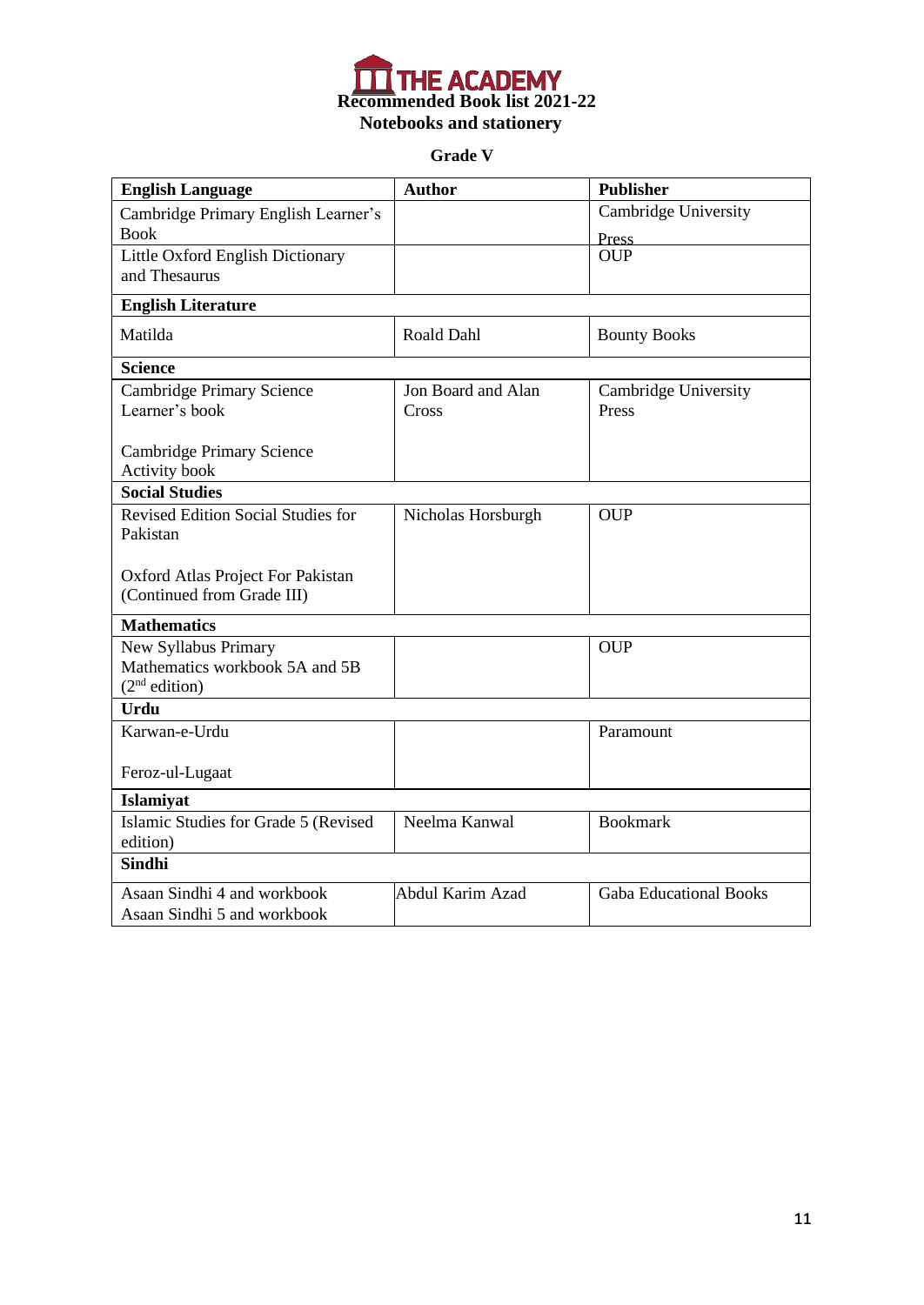

| <b>Subject</b>                          | <b>Particulars</b>                              | Pages | Qty          |
|-----------------------------------------|-------------------------------------------------|-------|--------------|
| <b>English Language</b>                 | Single-lined with left hand margin              | 160   | 1            |
| <b>English Literature</b>               | Single-lined with left hand margin              | 160   | 1            |
|                                         |                                                 |       |              |
| <b>Urdu</b>                             | Single lined with right hand margin             | 160   | 1            |
| Islamiyat                               | Single-lined with left hand margin              | 120   | 1            |
| <b>Mathematics</b>                      | Small square with left hand margin              | 160   | $\mathbf{1}$ |
| <b>Science</b>                          | Journal (Single lined interleaf)                | 160   | 1            |
|                                         |                                                 |       |              |
| <b>Social Studies</b>                   | Journal (Single lined interleaf)                | 160   | 1            |
| Computer                                | Single-lined with left hand margin              | 120   | 1            |
| Thin Plastic file (with<br>school logo) | A4 size for Worksheets                          |       | $\mathbf{1}$ |
| <b>Student's file</b><br>(Ring Folder)  | <b>Folder for Assessment Papers</b>             |       | $\mathbf{1}$ |
| <b>H.W Diary</b>                        |                                                 | 240   | 1            |
| <b>Sketch book</b>                      | A <sub>3</sub> Size                             |       | $\mathbf{1}$ |
| <b>Drawing Pad</b>                      | 36 sheets                                       |       | $\mathbf{1}$ |
| <b>Pencil Colours</b>                   | Shark/Deer (Pack of 24)                         |       | $\mathbf{1}$ |
| <b>Blue Colour Pencils</b>              | Picasso or Goldfish (can be purchased<br>loose) |       | 6            |
| <b>Oil Pastels</b>                      | Any available option (Pack of 12)               |       | 1            |
| <b>Glue stick</b>                       |                                                 |       | 1            |
| Thick chart paper                       | One colour (red/blue/yellow/green)              |       | $\mathbf{1}$ |

#### **Please Note:**

All textbooks and exercise books should be covered with plastic covers. Please write your child's name, class, section in block letters on his/her notebooks and books with a **permanent black marker.**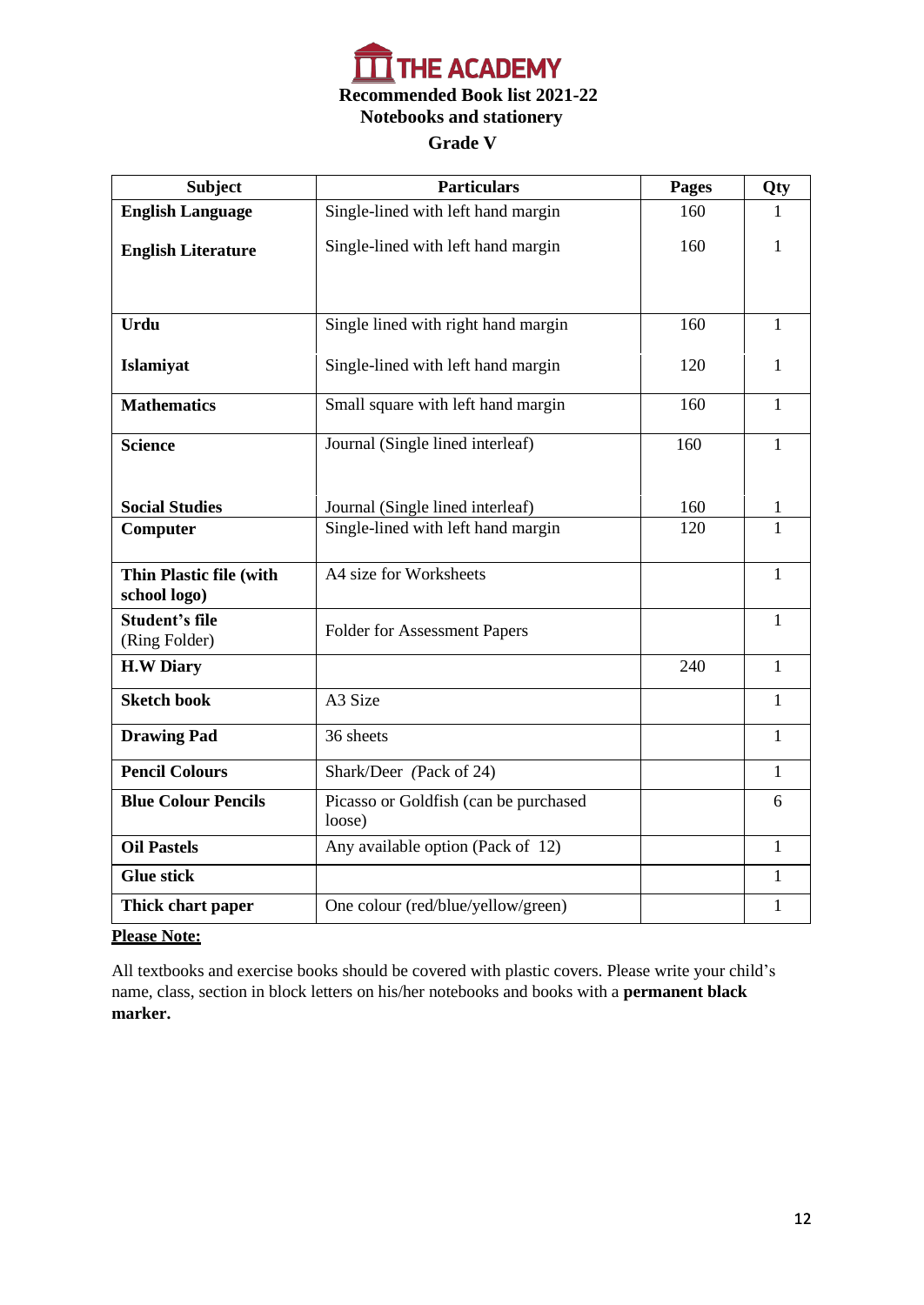

| <b>English Language</b>                                    | <b>Author</b>                | <b>Publisher</b>                     |
|------------------------------------------------------------|------------------------------|--------------------------------------|
| Oxford English: An International                           | Rachel Redford               | <b>OUP</b>                           |
| Approach (Pakistan Edition) 1                              |                              |                                      |
|                                                            |                              |                                      |
| Little Oxford English Dictionary and<br>Thesaurus          |                              |                                      |
|                                                            |                              |                                      |
| <b>English Literature</b>                                  |                              |                                      |
| <b>Great Expectations</b>                                  | <b>Charles Dickens</b>       | <b>Collins Classics</b><br>Paramount |
| Playscript: The Turbulent Term of Tyke<br>Tiler            | Gene Kemp                    | <b>OUP</b>                           |
| <b>Science</b>                                             |                              |                                      |
| <b>International Lower Secondary Science</b><br>Book 1     | Ho Pech Leng                 | Paramount                            |
| <b>International Lower Secondary</b><br>Workbook 1         |                              |                                      |
| <b>Social Studies</b>                                      |                              |                                      |
| <b>History</b>                                             | Teresa Crompton and          | Peak                                 |
| History in focus (revised edition)                         | <b>Beatrice Stimpson</b>     | Publishing                           |
| Geography                                                  |                              |                                      |
| Geography Today                                            |                              | Danesh<br>Publications               |
|                                                            |                              |                                      |
| <b>Mathematics</b>                                         |                              |                                      |
| 1. New Syllabus Mathematics 1 (Revised 7th                 |                              | <b>OUP</b>                           |
| Edition)                                                   |                              |                                      |
| 2. Mathematics Workbook 1                                  |                              |                                      |
| <b>Urdu</b>                                                |                              |                                      |
| Karwan-e-Urdu                                              |                              | Paramount                            |
| Feroz-ul-Lugaat                                            |                              |                                      |
| Islamiyat                                                  |                              |                                      |
| Islamic Studies for Grade 6                                | Neelma Kanwal and Asia Sahar | <b>Bookmark</b>                      |
| Computer                                                   |                              |                                      |
| Right Byte Book 1                                          | Samrina Anwar and Farah Naz  | <b>OUP</b>                           |
| <b>Sindhi</b>                                              |                              |                                      |
| Asaan Sindhi 5 and workbook<br>Asaan Sindhi 6 and workbook | Abdul Karim Azad             | Gaba Educational<br><b>Books</b>     |
|                                                            |                              |                                      |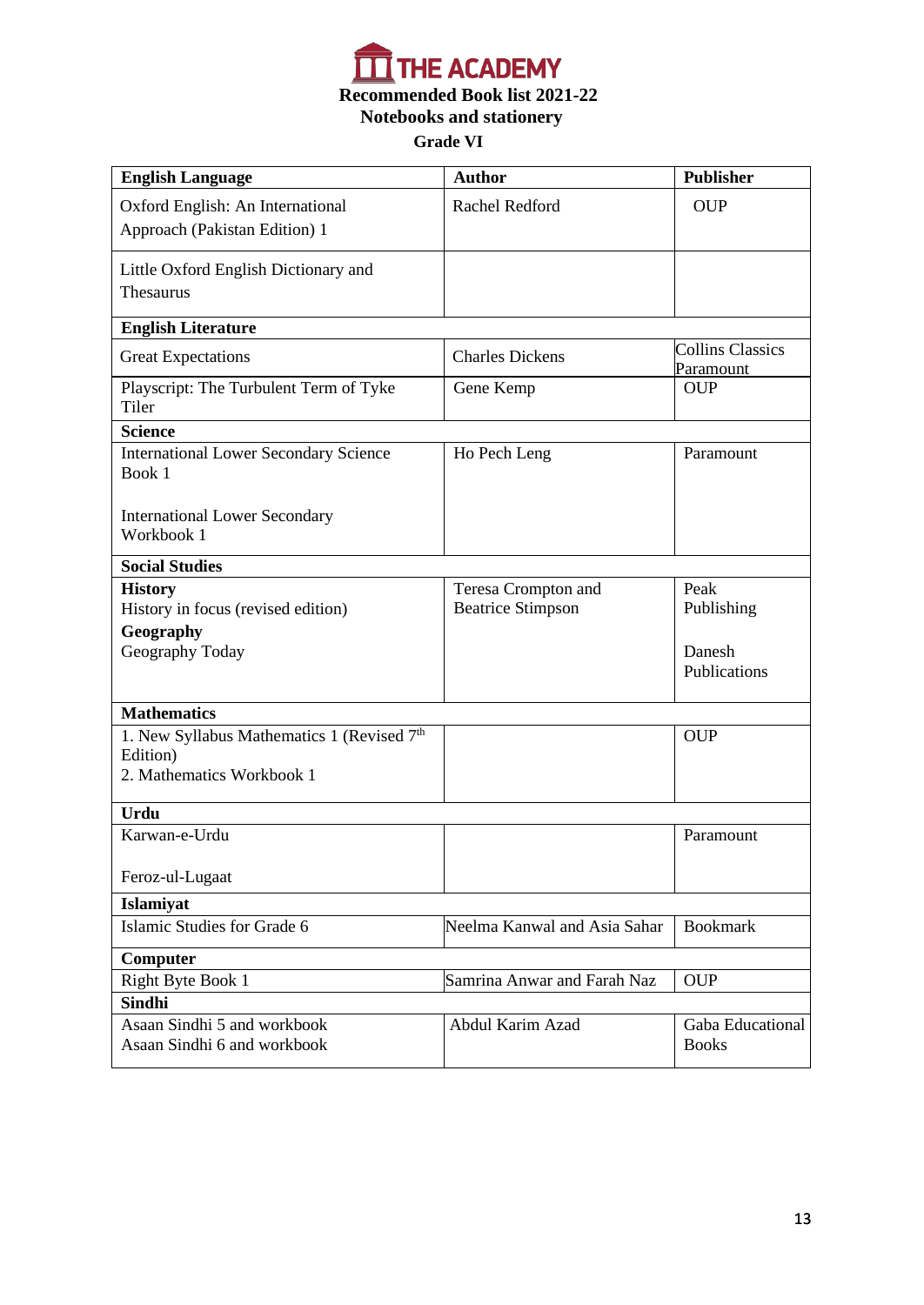

| <b>Grade VI</b>                        |                                                |      |              |
|----------------------------------------|------------------------------------------------|------|--------------|
| <b>Subject</b>                         | <b>Particulars</b>                             | Page | Qty          |
| <b>English Language</b>                | Journal                                        | 160  | 1            |
| <b>English Literature</b>              | Journal                                        | 160  | 1            |
| <b>Urdu</b>                            | Single lined with right hand margin            | 160  | $\mathbf{1}$ |
| Islamiyat                              | Single-lined with left hand margin             | 160  | 1            |
| <b>Mathematics</b>                     | Single-lined with left margin register         | 200  | 1            |
| <b>Science</b>                         | Journal (Single lined interleaf)               | 160  | $\mathbf{1}$ |
| <b>History</b>                         | Single-lined with left margin register         | 160  | 1            |
| Geography                              | Single-lined with left margin register         | 160  | $\mathbf{1}$ |
| Computer                               | Single-lined with left hand margin             | 120  | 1            |
| <b>Geometry</b>                        | Single-lined with left hand margin (interleaf) | 80   | 1            |
| <b>Student's file</b><br>(Ring Folder) | <b>Folders for Assessment Papers</b>           |      | 1            |
| <b>My Clear Bag</b>                    | Plastic Jacket for worksheets and handouts     |      | 1            |
| <b>Homework Diary</b>                  |                                                | 240  | 1            |
| <b>Sketch book</b>                     | A3 Size                                        |      | $\mathbf{1}$ |
| <b>Drawing Pad</b>                     | 36 sheets                                      |      | $\mathbf{1}$ |
| <b>Pencil Colors</b>                   | Shark/Deer (Pack of 24)                        |      | $\mathbf{1}$ |
| <b>Glue stick</b>                      |                                                |      | $\mathbf{1}$ |
| Thick chart paper                      | One colour (red/blue/yellow/green)             |      | $\mathbf{1}$ |

# **Please Note:**

All textbooks and exercise books should be covered with plastic covers. Please write your child's name, class, section in block letters on his/her notebooks and books with a **permanent black marker.** Also note that Mathematics D series syllabus will be continued till O levels.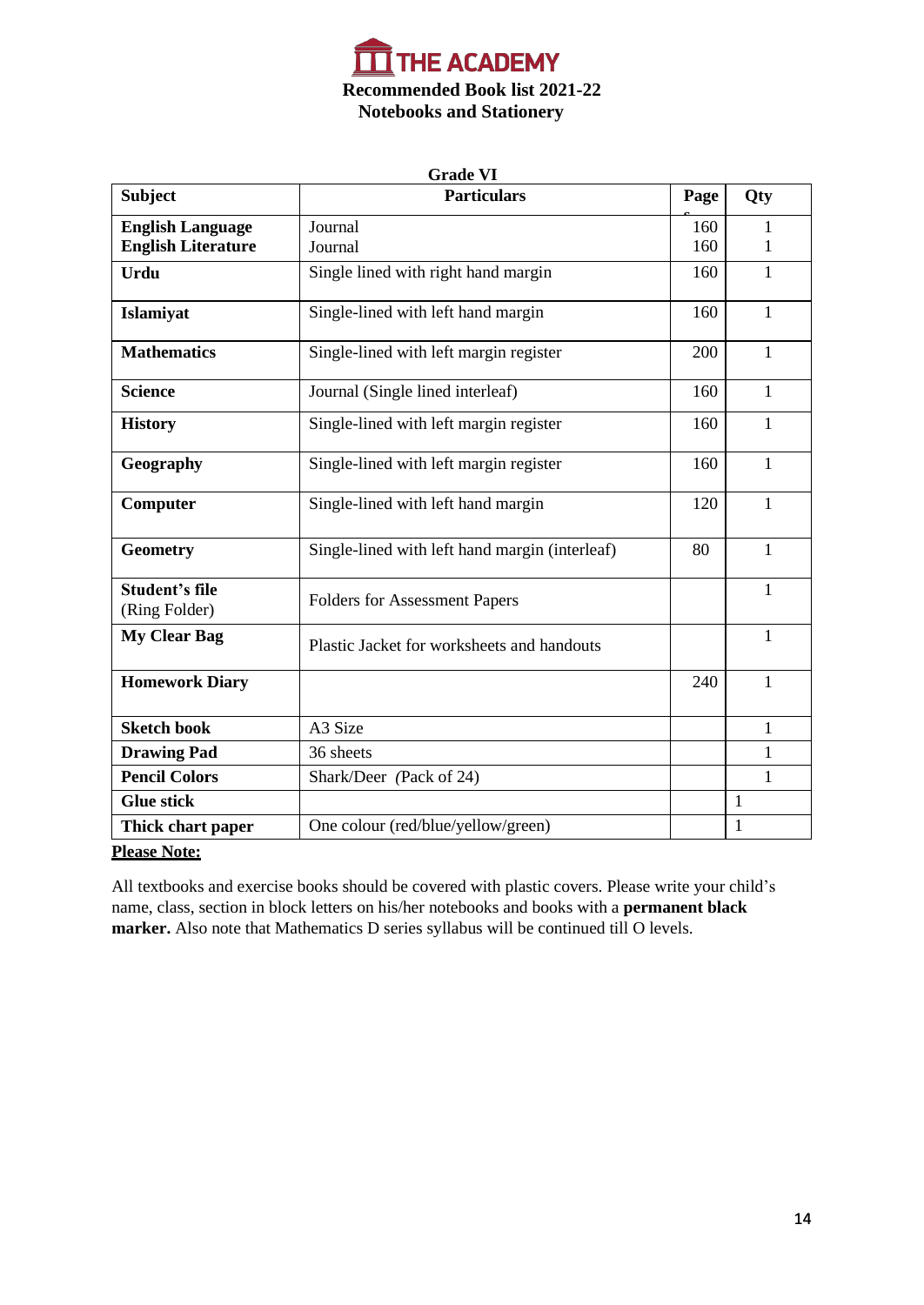

# **Grade VII**

| <b>English Language</b>                                | <b>Author</b>            | <b>Publisher</b>                  |
|--------------------------------------------------------|--------------------------|-----------------------------------|
| Oxford English: An International                       | Rachel Redford           |                                   |
| Approach (Pakistan Edition) 2                          |                          |                                   |
| Little Oxford English Dictionary and                   |                          | <b>OUP</b>                        |
| Thesaurus                                              |                          |                                   |
| The Essential Reader: Stories from                     |                          | <b>OUP</b>                        |
| Pakistan                                               |                          |                                   |
| <b>Great Expectations (Continued from</b><br>Grade VI) | <b>Charles Dickens</b>   | <b>Collins Classics Paramount</b> |
|                                                        |                          |                                   |
|                                                        |                          |                                   |
| <b>Science</b>                                         |                          |                                   |
| <b>International Lower Secondary</b>                   | Ho Pech Leng             | Paramount                         |
| Science Book 2<br><b>International Lower Secondary</b> |                          |                                   |
| Workbook 2                                             |                          |                                   |
|                                                        |                          |                                   |
| <b>Social Studies</b>                                  |                          |                                   |
| <b>History</b>                                         | Teresa Crompton and      | Peak Publishing                   |
| History in focus (third edition)                       | <b>Beatrice Stimpson</b> |                                   |
| Geography                                              |                          |                                   |
| Geography Today                                        |                          | <b>Danesh Publications</b>        |
|                                                        |                          |                                   |
| <b>Mathematics</b>                                     |                          |                                   |
| New Syllabus Mathematics 2 (Revised 7th<br>Edition)    |                          | <b>OUP</b>                        |
| Mathematics Workbook 2                                 |                          |                                   |
| (Book 1 continued)                                     |                          |                                   |
| <b>Urdu</b>                                            |                          |                                   |
| Karwan-e-Urdu                                          |                          | Paramount                         |
| Feroz-ul-Lugaat                                        |                          |                                   |
| Islamiyat                                              |                          |                                   |
| Islamic Studies for Grade 7 (revised                   | Neelma Kanwal and Asia   | <b>Bookmark</b>                   |
| edition)                                               | Sahar                    |                                   |
| Computer                                               | Samrina Anwar and Farah  | <b>OUP</b>                        |
| Right Byte Book 2                                      | Naz                      |                                   |
| <b>Sindhi</b>                                          |                          |                                   |
| Asaan Sindhi 7 and workbook                            | Abdul Karim Azad         | <b>Gaba Educational Books</b>     |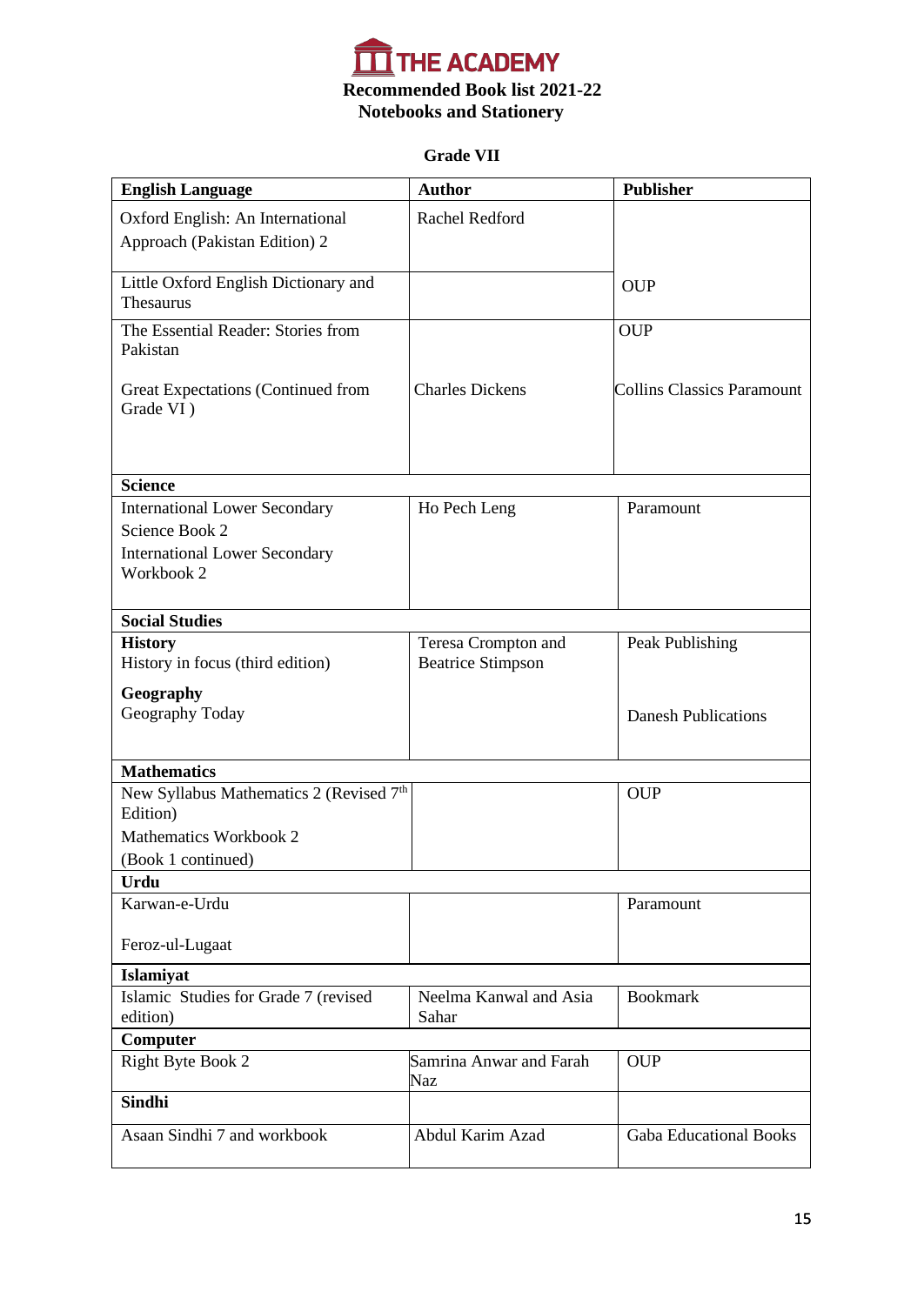

| <b>Grade VII</b>                                     |                                               |              |              |
|------------------------------------------------------|-----------------------------------------------|--------------|--------------|
| <b>Subject</b>                                       | <b>Particulars</b>                            | <b>Pages</b> | Qty          |
| <b>English Literature</b><br><b>English Language</b> | Journal<br>Journal                            | 160          | 1            |
|                                                      |                                               | 160          | 1            |
| <b>Urdu</b>                                          | Single lined with right hand margin           | 120          | 1            |
| Islamiyat                                            | Single-lined with left hand margin            | 160          | $\mathbf{1}$ |
| <b>Mathematics</b>                                   | Single-lined with left margin<br>register     | 200          | 1            |
| <b>Graph book</b>                                    | Small square(cm)                              | 50           | $\mathbf{1}$ |
| <b>Science</b>                                       | Journal (Single lined interleaf)              | 160          | 1            |
| <b>History</b>                                       | Single-lined with left margin<br>register     | 160          | 1            |
| Geography                                            | Single-lined with left margin<br>register     | 160          | $\mathbf{1}$ |
| Computer                                             | Single-lined with left hand margin            | 120          | 1            |
| Geometry                                             | Interleaf single lined                        | 80           | $\mathbf{1}$ |
| Student's file<br>(Ring Folder)                      | <b>Folders for Assessment Papers</b>          |              | 1            |
| <b>My Clear Bag</b>                                  | Plastic Jacket for worksheets and<br>handouts |              | 1            |
| <b>H.W Diary</b>                                     |                                               | 200          | 1            |
| <b>Drawing Pad</b>                                   | 36 sheets                                     |              | $\mathbf{1}$ |
| <b>Pencil Colours</b>                                | Shark/Deer (Pack of 24)                       |              | 1            |
| <b>UHU</b> stick                                     |                                               |              | 1            |
| Thick chart paper                                    | One colour (red/blue/yellow/green)            |              | $\mathbf{1}$ |

**Please Note:** All textbooks and exercise books should be covered with plastic covers. Please write your child's name, class, section in block letters on his/her notebooks and books with a **permanent black marker.** Also note that Mathematics D series syllabus will be continued till O levels.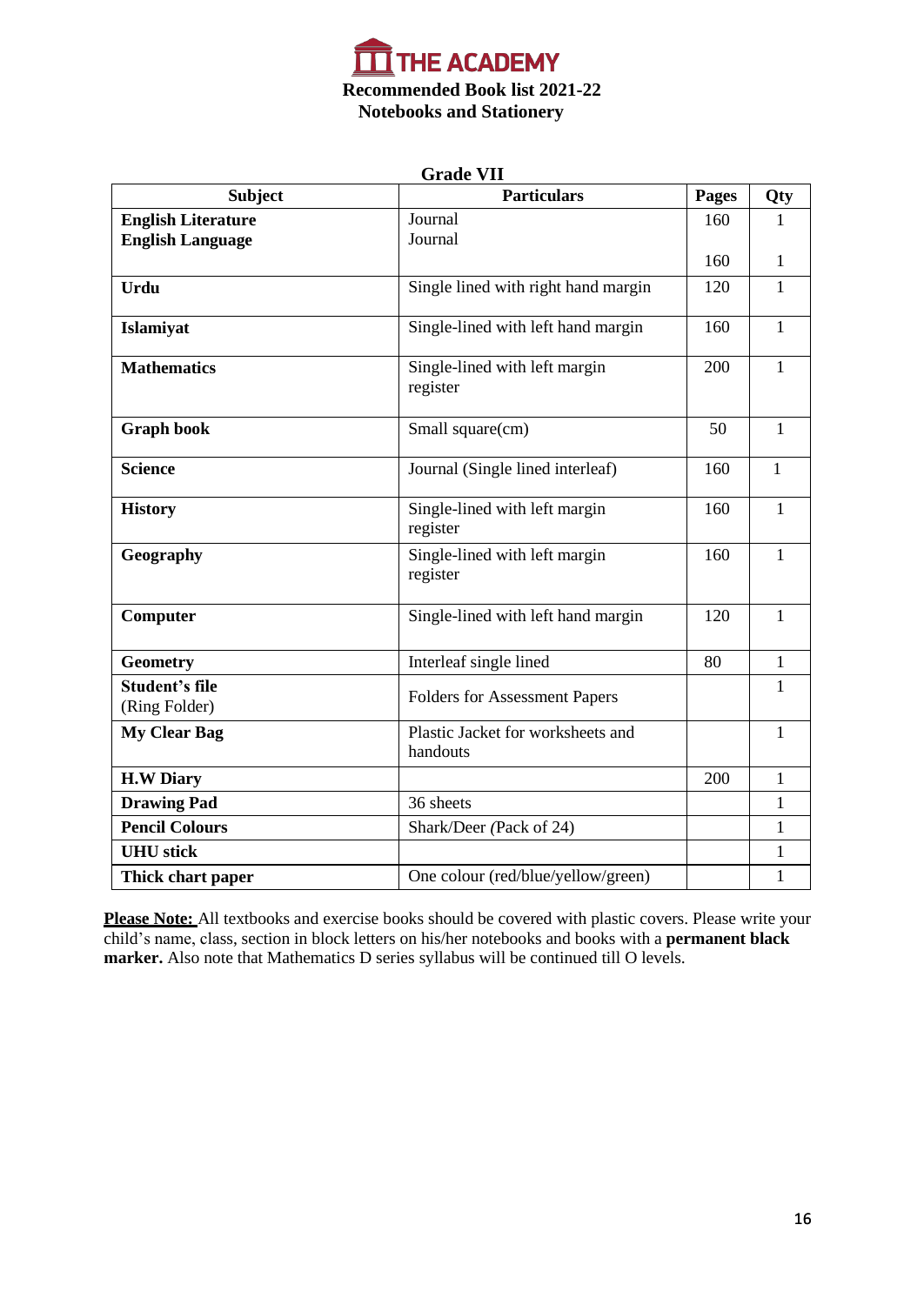

# **Grade VIII**

| <b>English Language</b>                                                                                                       | <b>Author</b>                            | <b>Publisher</b>             |
|-------------------------------------------------------------------------------------------------------------------------------|------------------------------------------|------------------------------|
| Oxford English: An International<br>Approach (Pakistan Edition) 3                                                             | Rachel Redford                           | <b>OUP</b>                   |
| Classified Past papers of CAIE for English<br>(topical)                                                                       |                                          | Read and write<br>publishers |
| Playscript: The Valley of Fear                                                                                                | Arthur Conan Doyle.<br>Adapted by Adrian | <b>OUP</b>                   |
| <b>Science</b>                                                                                                                |                                          |                              |
| <b>International Lower Secondary</b><br>Science Book 3 (book 1 and 2 continued<br>from VI and VII)                            | Ho Pech Leng                             | Paramount                    |
| <b>Social Studies</b>                                                                                                         |                                          |                              |
| <b>History</b>                                                                                                                |                                          |                              |
| New The History and Culture of Pakistan                                                                                       | Nigel Kelly                              | Peak Publishing              |
| Geography<br>The Environment of Pakistan                                                                                      | Huma Naz Sethi                           | Peak Publishing              |
| <b>Mathematics</b>                                                                                                            |                                          |                              |
| New Syllabus Mathematics 3 (7 <sup>th</sup><br>Edition)<br>Mathematics Workbook (Revised<br>2016)<br>(Book 1 and 2 continued) |                                          | <b>OUP</b>                   |
| <b>Urdu</b>                                                                                                                   |                                          |                              |
| Karwan-e-Urdu                                                                                                                 |                                          | Paramount                    |
| Computer                                                                                                                      |                                          |                              |
| Right Byte Book 3                                                                                                             | Samrina Anwar and Farah Naz              | <b>OUP</b>                   |
| Islamiyat                                                                                                                     |                                          |                              |
| Cambridge O Level Islamiyat                                                                                                   | Dr.Saqib Muhammad Khan                   | Paramount                    |